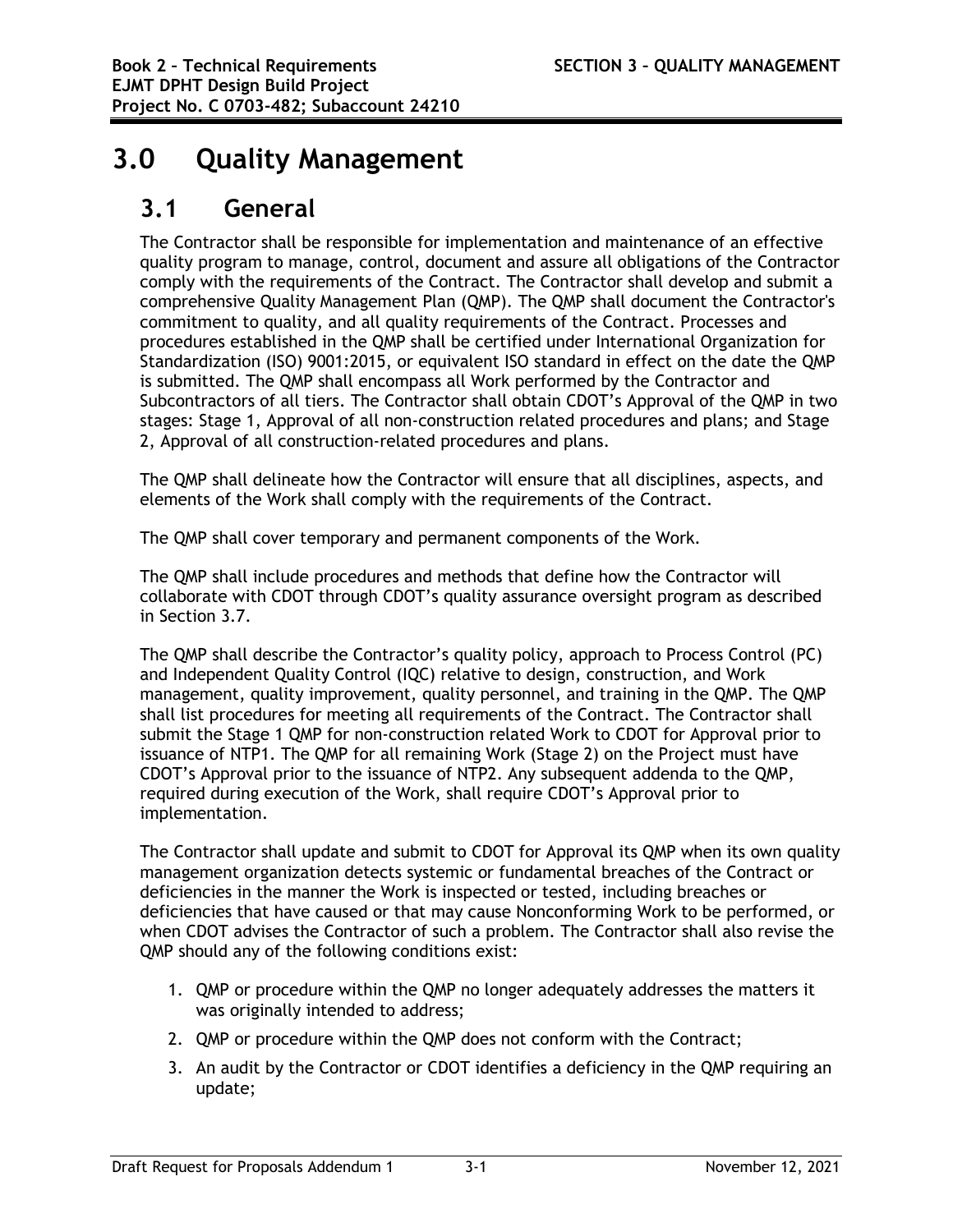- 4. Organizational structure changes require revision to the QMP;
- 5. The Contractor is undertaking, or about to undertake, activities that are not covered within the current QMP; or
- 6. CDOT requires the QMP to be updated at its request.

# **3.2 Administrative Requirements**

Quality Systems Procedures shall adhere to the following requirements:

- 1. Be consistent with the requirements of this Section 3.2 and Contractor's stated quality policy.
- 2. Include all Work methods and the enforcement and implementation of these work methods through best practice. However, it is inevitable that situations will arise that require a departure from the norm. These conditions shall be anticipated in the procedures and shall allow for control of these activities.
- 3. Define the liaison and interface between the quality organization and the design and construction arms of the Contractor.
- 4. The quality procedures shall, as a primary objective, be written with the intent of gaining employee understanding of the system.
- 5. Describe the rationale for the procedures selected and, if the procedures do not address every provision of this Section 3.2, to explain why the standard is not applicable in their particular situation.
- 6. The following list of procedures (items a through u) shall serve as the starting point for defining Contractor's quality management system:
	- a. Procedure for the preparation, control, and distribution of the Quality Management Plan;
	- b. Scope;
	- c. Key Personnel;
	- d. Organizational/technical interfaces;
	- e. Design input requirements;
	- f. Design output requirements (deliverables);
	- g. Design Reviews;
	- h. CDOT participation;
	- i. Levels of responsibility and authority;
	- j. Procedure to control, verify, and validate the design;
	- k. Procedure for document issue, approval, and revision;
	- l. Procedure for the identification of, and where required by Contract the traceability of, deliverable items, such as Release for Construction Documents and As-Builts;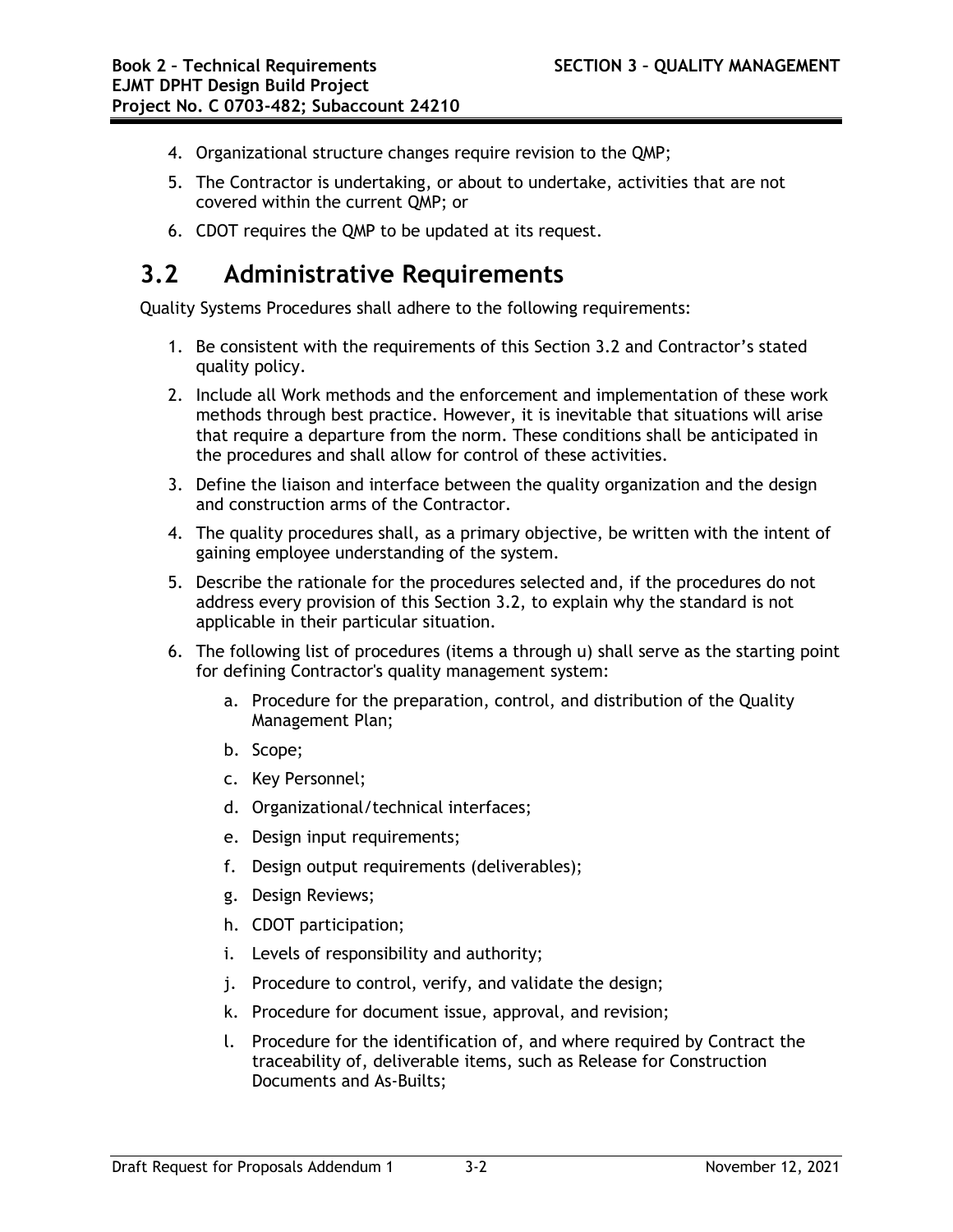- m. Procedure for the verification and control of computer programs used in design;
- n. Procedures for inspecting, testing, and calibrating equipment;
- o. Procedures for handling Nonconforming Work;
- p. Procedures for environmental compliance;
- q. Procedures for corrective/preventive actions;
- r. Procedures for handling storing, packaging, tracking and submitting Deliverables;
- s. Training processes;
- t. Procedures for internal quality audits; and
- u. Procedure for management review.
- 7. The implementation of the quality system shall be demonstrated by internal quality audit reports, the trending of nonconformance, records of root-cause analysis, records of corrective and preventive actions, and records of CDOT audits and observations.
- 8. Documented procedures may make reference to specifications that define how an activity is performed. Procedures shall describe the process steps of what needs to be done and work instructions shall prescribe how it is to be done.

## **3.2.1 Quality Policy**

The Contractor shall develop a written policy for quality, including objectives for, and its commitment to, quality. The Contractor's executive management shall ensure that this policy is implemented at all levels of the Contractor's organization.

The Contractor shall publish and post a statement of its commitment to quality and the organization's quality objectives in several locations throughout the Project office and the Site. The statement shall explain the Contractor's commitment to quality and the responsibility the Contractor has for assuring that it meets the quality requirements included in this Section 3.

The quality policy statement shall be made known to and understood by all Contractor employees, sub-consultants, Subcontractors, and Suppliers. The Contractor shall conduct and document a formal training program for all Contractor employees, subconsultants, Subcontractors, and Suppliers on the quality policy prior to their participation in activities monitored by the Contractor under the QMP.

The QMP shall include the Contractor's executive management's quality policy. The QMP shall delineate the procedure used by the Contractor's executive management to implement the Contractor's quality policy.

## **3.2.2 Quality Planning**

The Contractor shall provide evidence of quality planning that ensures specific requirements of the Contract have been identified and incorporated into the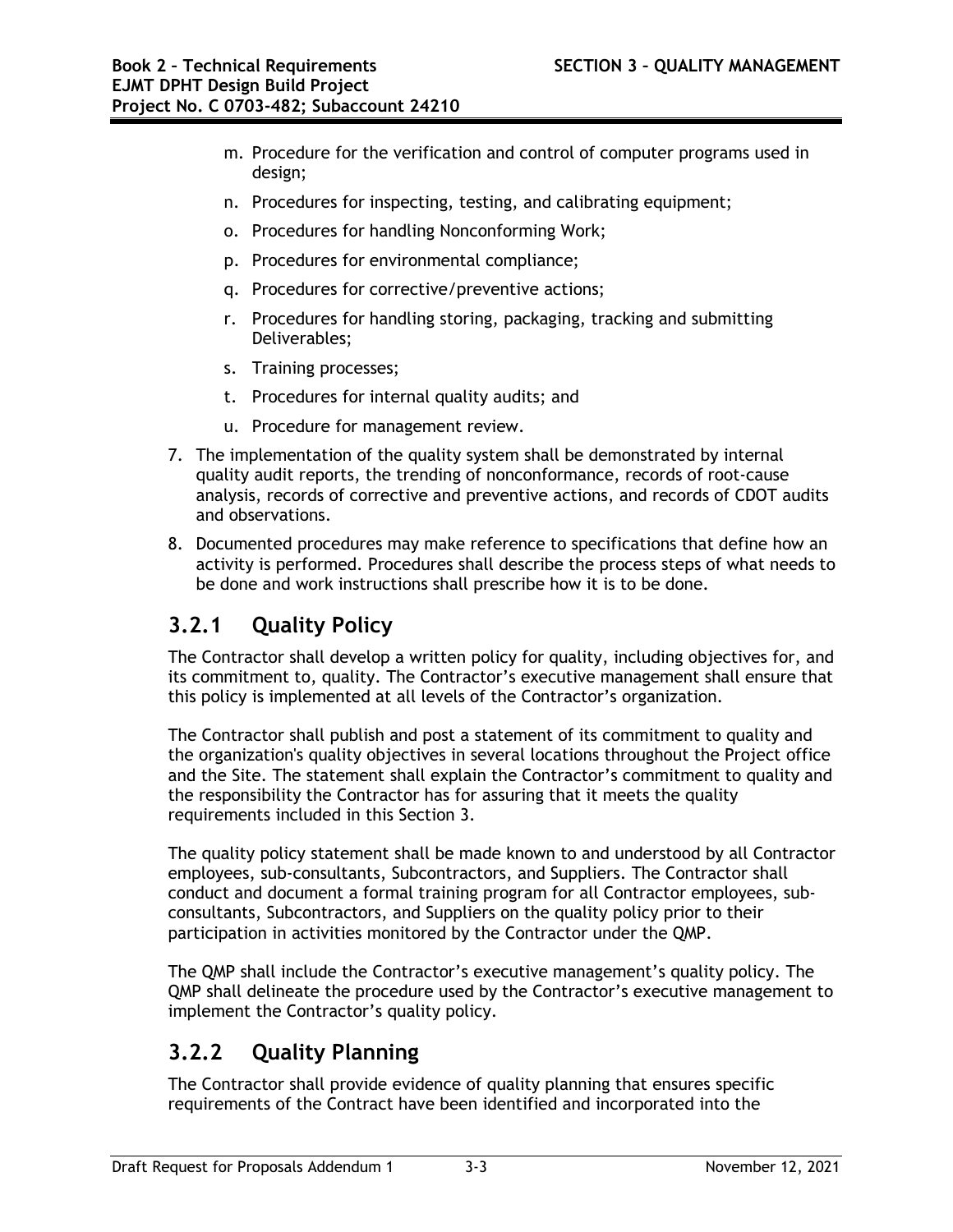documented quality system. CDOT's requirements represent the minimum requirements.

The Contractor shall perform IQC inspections during all phases of the Work from NTP1 until Final Acceptance to assure that the Work meets, and is being performed in accordance with, the Contract.

The Contractor shall include in the QMP its planning methods to meet the requirements of the Contract. The Contractor shall include, at a minimum, the activities below in its quality planning efforts to meet the Contract requirements for the Work:

- 1. Define and develop quality objectives for the Work;
- 2. Identify the necessary processes, resources, and IQC personnel that are needed to assure that Contractor obligations meet the requirements of the Contract, including, but not limited to, design, construction, Environmental Compliance, Public Information requirements, Transportation Management Plan requirements, safety, Civil Rights, training, project management processes, and the QMP;
- 3. Ensure the compatibility of design, construction, installation, public information, inspection, and testing procedures;
- 4. Develop and maintain up to date procedures for PC, IQC, and quality improvement;
- 5. Identify and define all measurable Contract requirements;
- 6. Identify quality hold points for Contractor IQC testing and inspection and to allow CDOT the opportunity to perform its owner verification responsibilities;
- 7. Identify, define, and implement standards of workmanship for all applicable work features (e.g., concrete finishing);
- 8. Identify, define, prepare, and maintain quality records and quality plans for all elements of design, including, but not limited to, wet and dry utilities, architectural, civil, structural, geotechnical, survey, hydraulic, environmental, traffic, safety, Right-of-Way (ROW), ITS Work, and temporary Work;
- 9. Develop a procedure for preparation, control, Approval, and distribution of the QMP;
- 10. Develop a procedure for IQC auditing to ensure the Contractor, Subcontractors, and Suppliers of material understand and are effectively implementing the QMP;
- 11. Develop a procedure for corrective and preventative actions regarding quality compliance and implement the quality improvement plan to address corrective Work;
- 12. Develop a procedure and ensure the Contractor's executive management reviews the QMP at planned intervals to ensure its continued suitability, adequacy and effectiveness. Such reviews should include PC/IQC results, owner verification results, status of corrective/preventive actions, follow-up items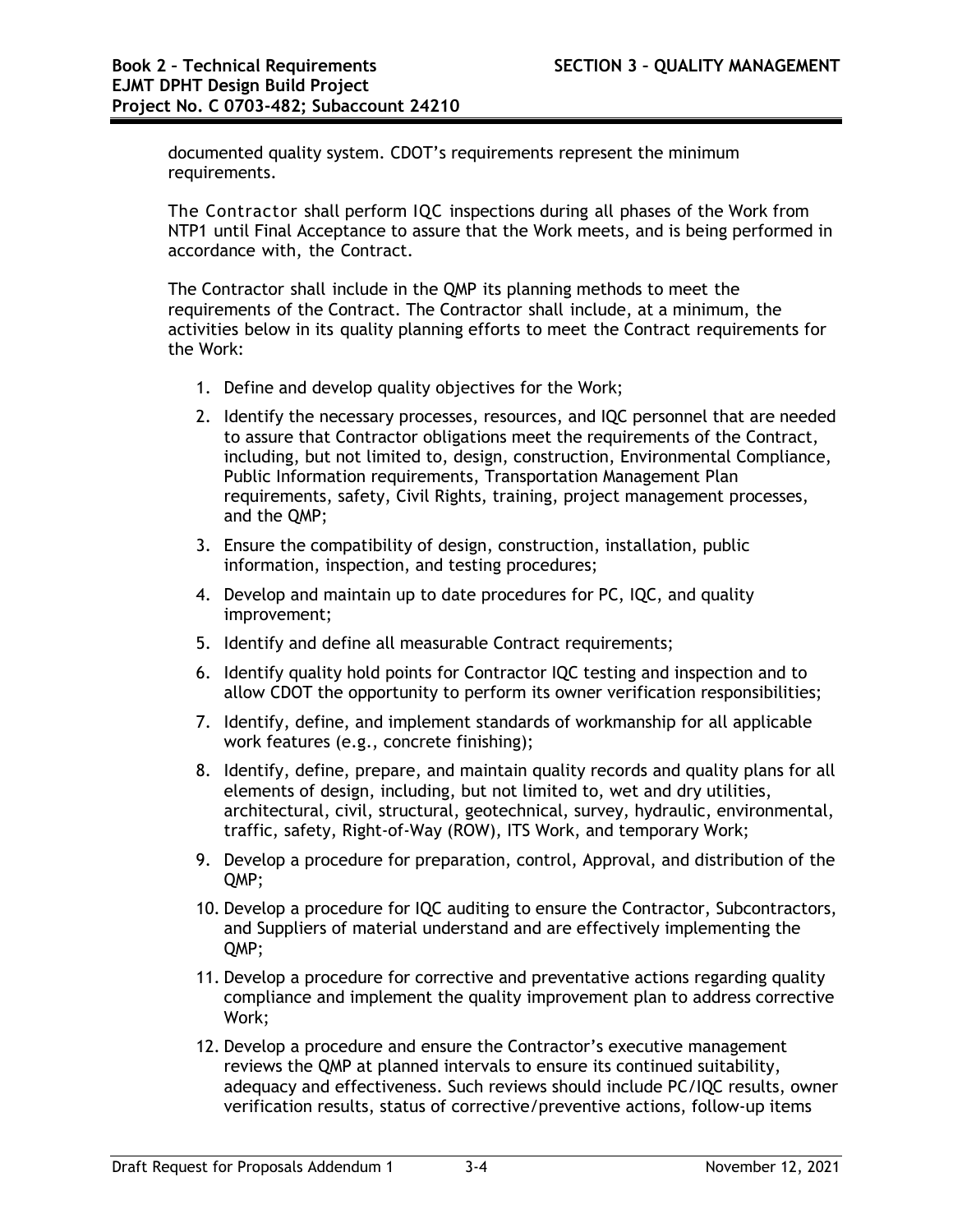from previous management reviews, changes to the QMP, and recommendations for improvement; and

13. A systemic process for ensuring quality regardless of production or scheduling needs.

# **3.2.3 Process Control**

The Contractor shall be responsible for establishing, documenting, and implementing, a PC program. The PC program shall be described in the QMP and shall include all procedures necessary for the Contractor to control the quality of its production processes to meet the requirements of the Contract. The Contractor shall develop a testing and inspection schedule to control production processes. The Contractor shall conduct examinations of the quality of workmanship to confirm that all Work is being performed in accordance with all Contract requirements. Appropriate follow-up inspections, sampling, and testing of materials shall be performed as each item of Work progresses to assure consistency in workmanship, compliance with Contract requirements, (including design and construction documents), and satisfactory performance of the Work in service.

Construction PC materials testing activities shall utilize statistical analyses of material test results, including mean, variance, range, and running averages; measurements; clearances; and interactions between PC and IQC. The results of these activities shall be used by the Contractor to set up control charts to monitor and track variations in materials over time. The control charts and the analytical results on which they are based shall be provided to CDOT within 24 hours when requested.

Tests or inspections performed by production or PC personnel as part of the PC process shall not be used to satisfy the IQC requirements.

## **3.2.4 Control of Inspection, Measuring, and Test Equipment**

Contractor shall establish and maintain documented procedures to control, calibrate, and maintain inspection, measuring, and test equipment – including test software – used by Contractor to demonstrate the conformance of product to the specified requirements. Inspection, measuring, and test equipment shall be used in a manner that ensures that the measurement uncertainty is known and is consistent with the required measurement capability.

Contractor shall ensure Quality Control is being performed by a group completely independent of the Contractor's Design Build Project Manager and Construction Manager. The Independent Quality Control firm or function group (IQCF) shall be an independent group employed by the Contractor responsible for administering and managing the construction IQC Inspection, sampling, and Testing. The IQCF and any Subcontractors or sub-consultants thereto must not have any responsibilities for Construction Work scheduling or production activities.

The Contractor shall establish, document and implement an IQC program. The Contractor shall include in the QMP the methods and procedures by which the Work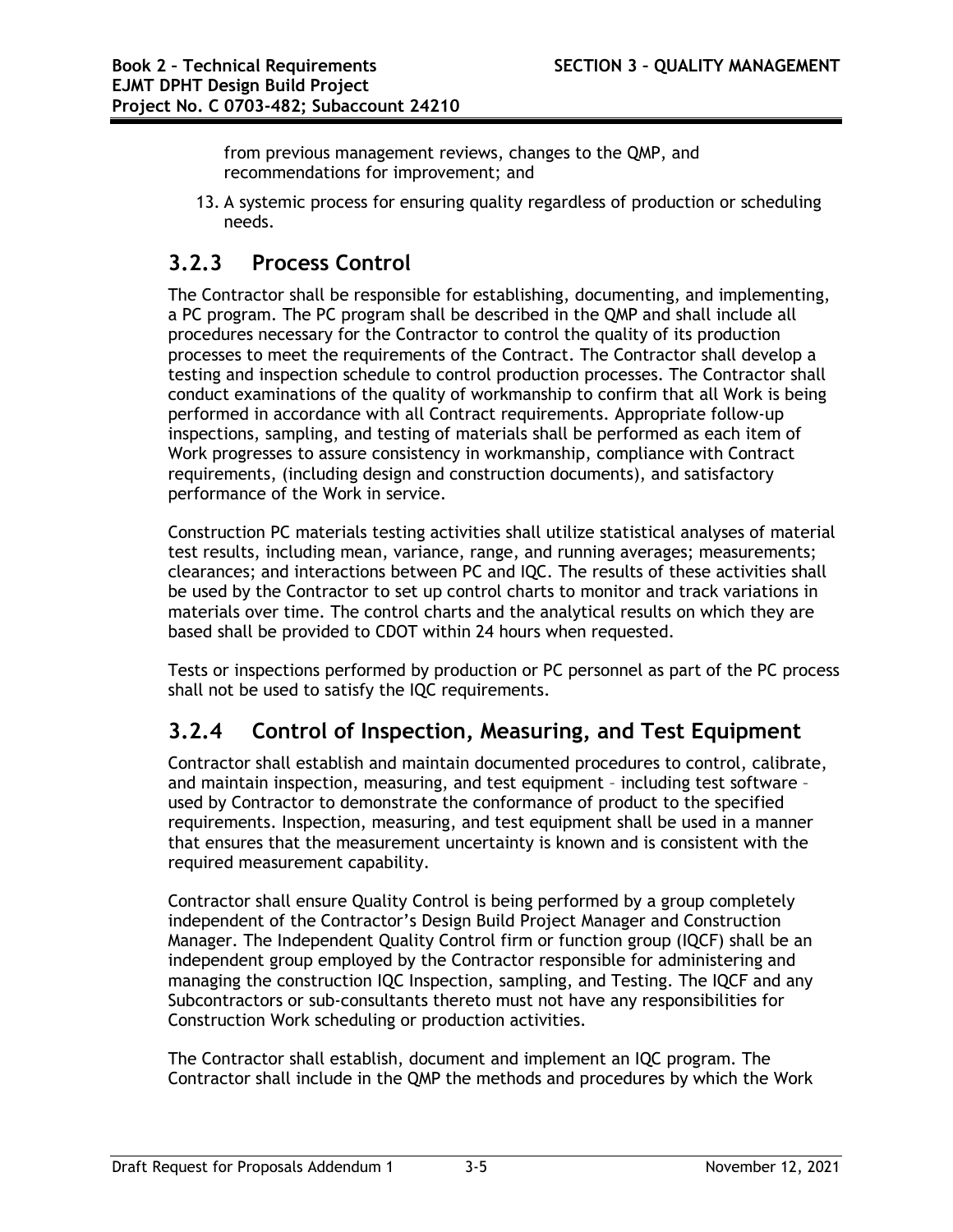will be certified by the Contractor as complying with the requirements of the Contract.

The IQC program shall be separate from the Contractor's PC program.

At a minimum, the IQCF testing shall include the observations, measurements, and documentation specified in CDOT *Field Materials Manual* and its Frequency Guide Schedule for minimum materials sampling, testing, and inspection for all quality acceptance tests required. Items identified as pre-tested or pre-inspected by CDOT shall remain the responsibility of Contractor. The IQCF shall document the results and show if the test passed or failed based on the "pass/fail criteria" established in the Contract. The IQCF shall include failing tests results in the test documentation.

IQC personnel shall not participate in any PC activities and shall be independent of the PC personnel.

The Contractor shall identify in the QMP all necessary resources and personnel to perform all IQC activities required to ensure all Work meets the requirements of the Contract. The QMP shall identify the construction quality hold points for IQC testing and inspection and shall describe how the Contractor will notify CDOT so that it may have the opportunity to perform its owner verification responsibilities.

### **3.2.5 Quality Improvement**

The Contractor shall establish, document, and implement a program for quality improvement. The Contractor shall include in the QMP the methods for identifying, analyzing, evaluating, and implementing solutions to continuously improve quality. The QMP shall establish and maintain specific procedures to ensure a successful Quality Improvement Program.

The Contractor shall schedule and perform internal quality audits on the basis of the status and importance of the activity to be audited. The Contractor shall conduct weekly quality meetings with affected Contractor staff including construction specialty leads, and CDOT to discuss open Nonconformance Notices (NCN)s/Nonconformance Reports (NCR)s and quality issues. All unresolved quality issues, including but not limited to NCRs and owner verification NCNs, shall be discussed at these meetings, until resolved. The Contractor shall submit an updated Nonconforming Work log to CDOT weekly (or as otherwise Approved by CDOT) and shall use the log to look for Nonconforming Work trends to determine if Corrective Actions are needed.

The Contractor shall ensure timely implementation of the necessary Corrective Actions to improve any nonconformance found during audits. The Contractor's follow-up activities shall ensure the implementation and effectiveness of the Corrective Action taken. Corrective Actions shall identify the root causes of deficiencies and shall be developed, implemented, and tracked to prevent the recurrence of future nonconformance. Corrective Actions shall be monitored through review of documents, surveillance, or follow-up audits. The Contractor shall keep records of Corrective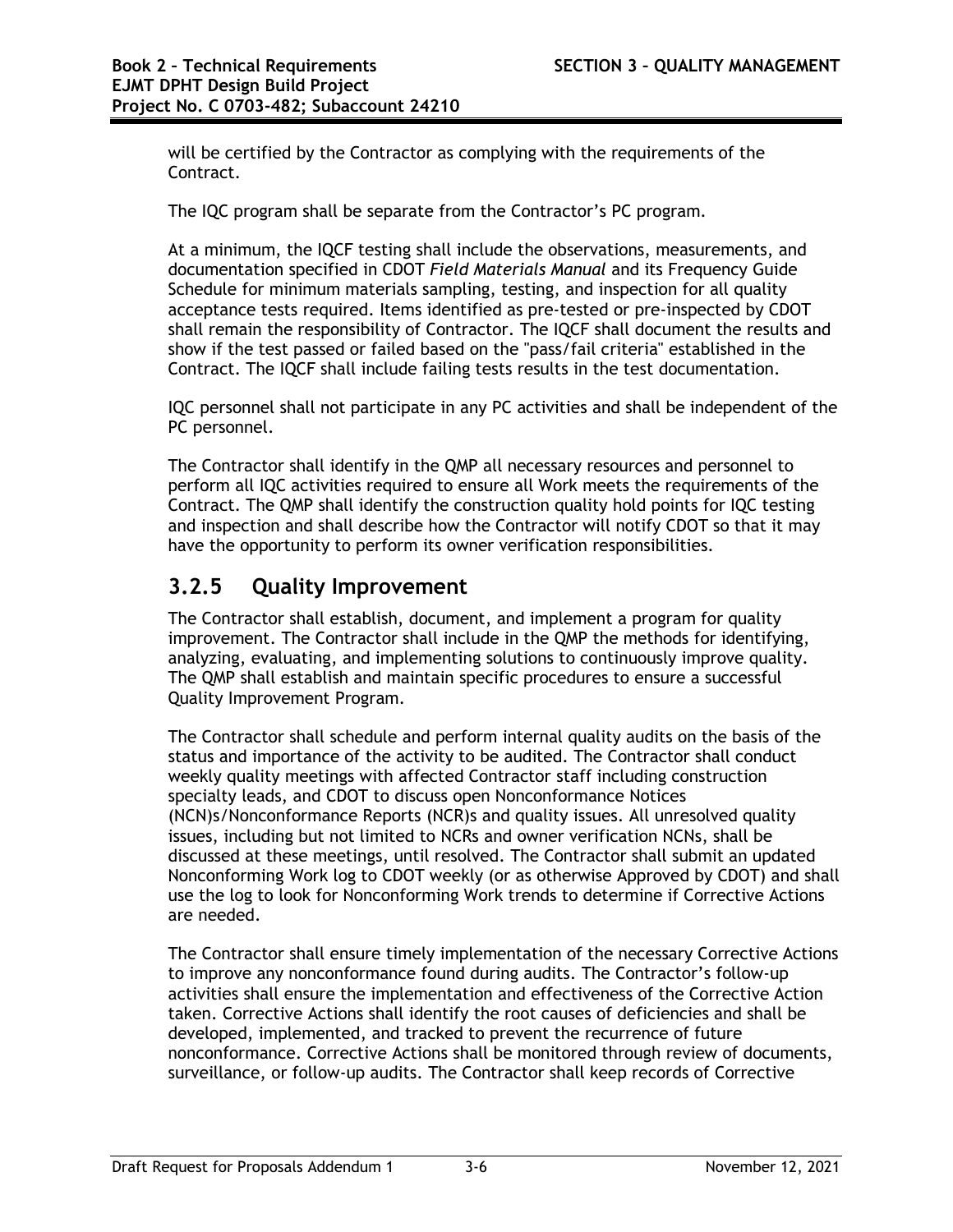Actions together with the respective audit records and submit those records to CDOT upon request.

The Contractor shall consider CDOT's verification audits and the overall project goals to determine where Contractor quality improvement audits shall be performed and potential Corrective Actions to be implemented.

## **3.2.6 Quality Personnel**

The Contractor's executive management shall have overall responsibility for success of the QMP. The Contractor's executive management shall have the responsibility to ensure that personnel performing PC and IQC activities have the appropriate education, training, skills, and experience to meet the requirements of the Contract. The Contractor shall designate a Design Build Quality Manager (DBQM) who shall not report to Contractor's Design Build Project Manager, but shall be directly responsible to and report to the Contractor's executive management. The DBQM shall provide all final checks, approvals, and certifications for quality. The DBQM shall be responsible for assuring, certifying, and providing documented evidence that the Work meets the requirements of the Contract. The DBQM shall have the authority and responsibility for the success of the Contractor's quality program, and shall ensure that authority and responsibilities are defined and communicated within the organization.

The DBQM shall be the primary point of contact to CDOT for all issues relating to Contractor's Quality Management Plan, including preparation, review, implementation, and updates. The DBQM, irrespective of other responsibilities, shall have defined authority and responsibility for the following:

- 1. Ensuring that a quality system is established, implemented, and maintained;
- 2. Reporting quarterly on the performance of the quality system to Contractor's executive management and CDOT for review and as a basis for improvement of the quality system; and
- 3. Direct supervision of the IDQM and IQCM and their respective staffs.

The Contractor shall assign an Independent Design Quality Manager (IDQM) that reports directly to the DBQM and shall be responsible for all design quality control activities for the Work. The Contractor shall identify a Design Process Control Manager (DPCM) for all design activities. The DPCM may be the Contractor's Design Manager and shall be responsible for all design PC activities. The IDQM shall not be involved with Construction Work scheduling or production activities, and shall ensure that the methods and procedures contained in the Approved QMP, related to design, are implemented and followed by the Contractor, subcontractors, fabricators, suppliers, and vendors in the performance of the Work.

The Contractor shall assign an on-site Construction PC Manager (CPCM) who shall be responsible for management of the PC aspect of the QMP. The CPCM shall not be involved with Construction Work scheduling or production activities, and shall report directly to the Contractor's management team. The CPCM shall ensure that the methods and procedures contained in the Approved QMP, related to construction, are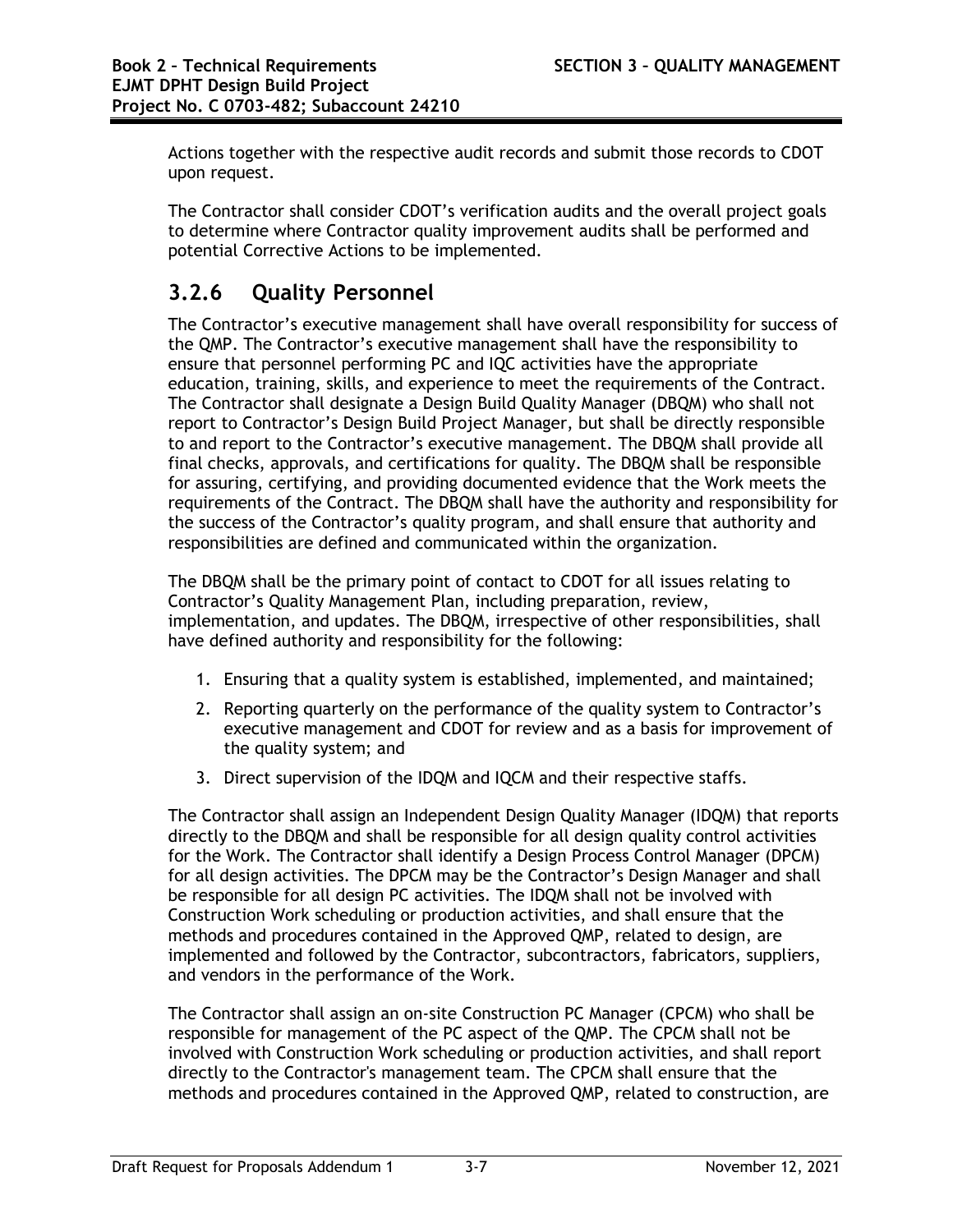implemented and followed by the Contractor, subcontractors, fabricators, suppliers, and vendors both on-site and off-site in the performance of the Work.

The Contractor shall assign an on-Site Independent Quality Control Manager (IQCM) who shall be a member of the IQCF and independent of Construction Work scheduling or production and shall be responsible for management of the IQC aspect of the QMP. The IQCM shall report to the DBQM and to CDOT. The IQCM shall not report to any person or party directly responsible for design or construction production. The IQCM may be the DBQM.

The IQCM and CPCM shall both have or obtain the American Society for Quality (ASQ) certification as Quality Inspector, Quality Engineer, or Manager of Quality as an NTP2 Condition.

The Contractor's DBQM, IQCM, IDQM, CPCM, and DPCM shall review and approve the QMP prior to submittal to CDOT. The Contractor shall assure, certify and provide documented evidence that the Work meets the requirements of the Contract. At a minimum, the DBQM shall report the status of the Work's quality monthly to CDOT.

All construction IQC testing personnel and PC testing personnel performing concrete and hot bituminous pavement process control tests shall meet the standards established in Section CP-10 of CDOT *Field Materials Manual*.

All construction IQC inspection personnel performing fabrication inspection of structural steel elements shall be qualified in accordance with Section 4.0 of CDOT *Staff Bridge Fabrication Inspection Manual, Fabrication Inspection of Structural Steel Items for CDOT Roads and Bridge.*

All construction IQC testing and inspection personnel performing inspections and tests for pre-stressed and precast concrete products shall be qualified in accordance with Section 3.0 of CDOT *Staff Bridge Fabrication Inspection Manual, Fabrication Inspection of Pre-stressed and Precast Concrete Products.*

All construction IQC testing and inspection personnel performing inspections and tests for Electrical Work shall meet the requirements of Licensed Journeymen Electrician or Licensed Master Electrician defined in Book 1 Appendix A.

The Contractor shall ensure that personnel performing Work shall have the education, training, skills, and experience to meet the requirements of the Contract. The Contractor shall maintain appropriate personnel records that may be examined by CDOT upon request.

### **3.2.7 Training**

The Contractor shall establish and maintain documented procedures for identifying training needs and requirements and shall provide training of all personnel performing activities affecting quality. Personnel performing specific assigned tasks affecting quality shall be trained in the specific plans, processes, and procedures as assigned in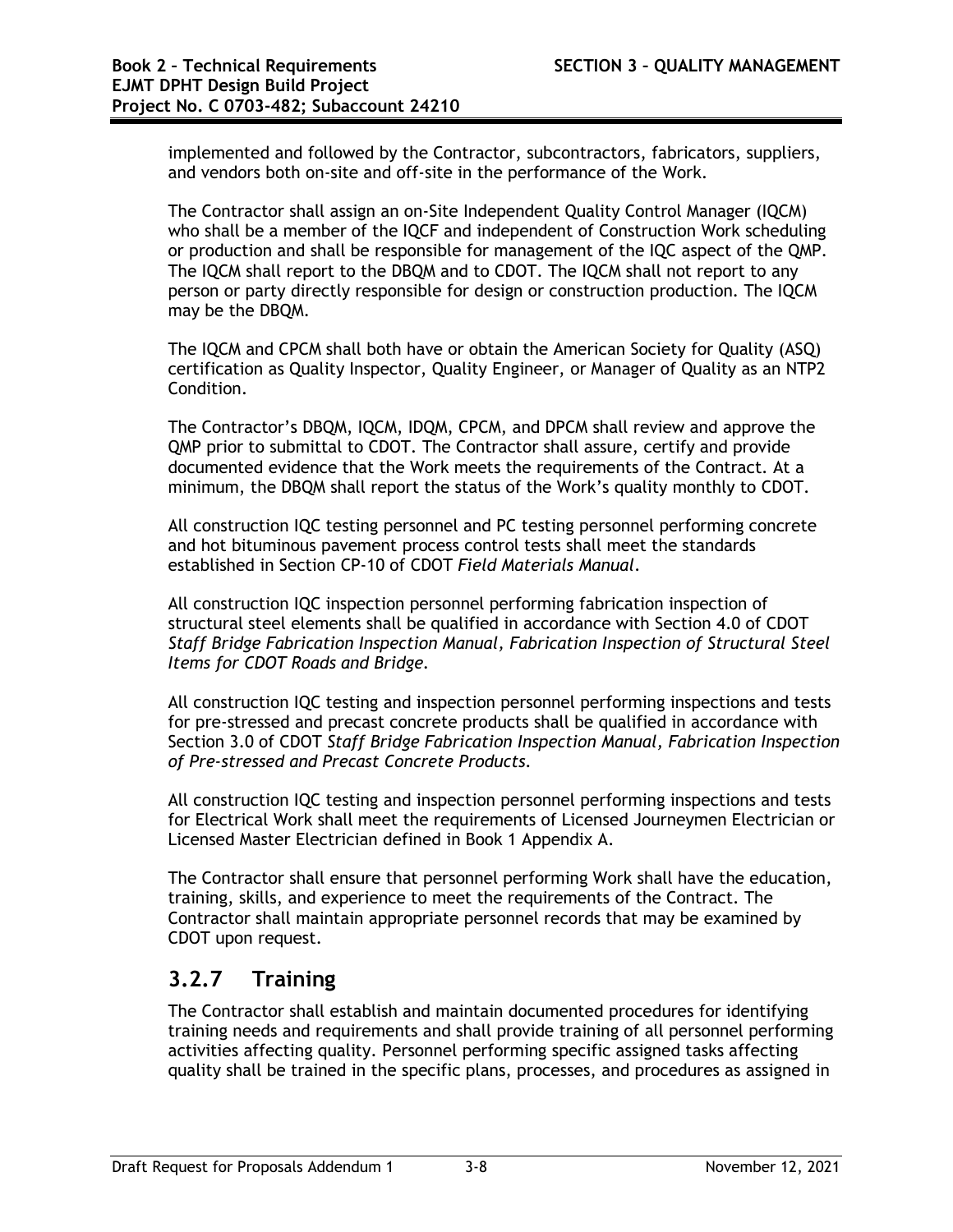the QMP (e.g., Materials Testing and Inspection Plan (MTIP), Contractor auditing procedures, etc.).

The Contractor shall provide training to all personnel that may interface with CDOT's oversight efforts (audit process) to ensure they understand their roles and responsibilities for cooperating and responding to audits.

# **3.3 Quality Management Plan Requirements**

The QMP shall state the Contractor's commitment to quality and provide a clear definition of the scope of activities and detail the methods to ensure the Work meets the requirements of the Contract. The QMP shall list all deliverables to CDOT, as required by the Contract and this Section.

## **3.3.1 Responsibility and Authority**

The Contractor shall include in the QMP an organizational chart that illustrates a commitment to an effective quality program to ensure all Work meets the requirements of the Contract. The QMP shall describe the hierarchy of the Contractor's organization. The QMP shall graphically depict the principal quality participants, showing lines of responsibility, authority, communication, and interfaces with CDOT; other involved agencies; and any other team members having a significant quality role, including subconsultants, Subcontractors, and Suppliers. The DBQM, IDQM, DPCM, CPCM (and PC staff) and IQCM (and IQC staff) shall be shown on the organization chart to report to the Contractor's executive management and be independent of the Contractor's Design Build Project Manager. The Contractor shall update the organization charts and distribute those charts to CDOT when any changes to the organization are made.

The QMP shall describe the roles and responsibilities of the DBQM, IDQM, DPCM, CPCM, IQCM, PC and IQC staff, and other key personnel; and shall describe their authority to implement quality improvements for the Work.

The Contractor's IQC managers and IQC staff shall have no responsibilities in the management and production of the Construction Work and IQC personnel shall have the authority to stop Work that does not comply with requirements of the Contract.

The responsibilities of all personnel who manage, perform, and ensure the quality of the Work include:

- 1. Initiate action to prevent the occurrence of Nonconforming Work;
- 2. Identify, evaluate, and document quality problems;
- 3. Recommend or initiate quality improvement solutions through established organizational channels;
- 4. Ensure the implementation of quality improvement solutions; and
- 5. When Nonconforming Work is identified, stop all Work that is affected by the Nonconforming Work until the deficiency is corrected.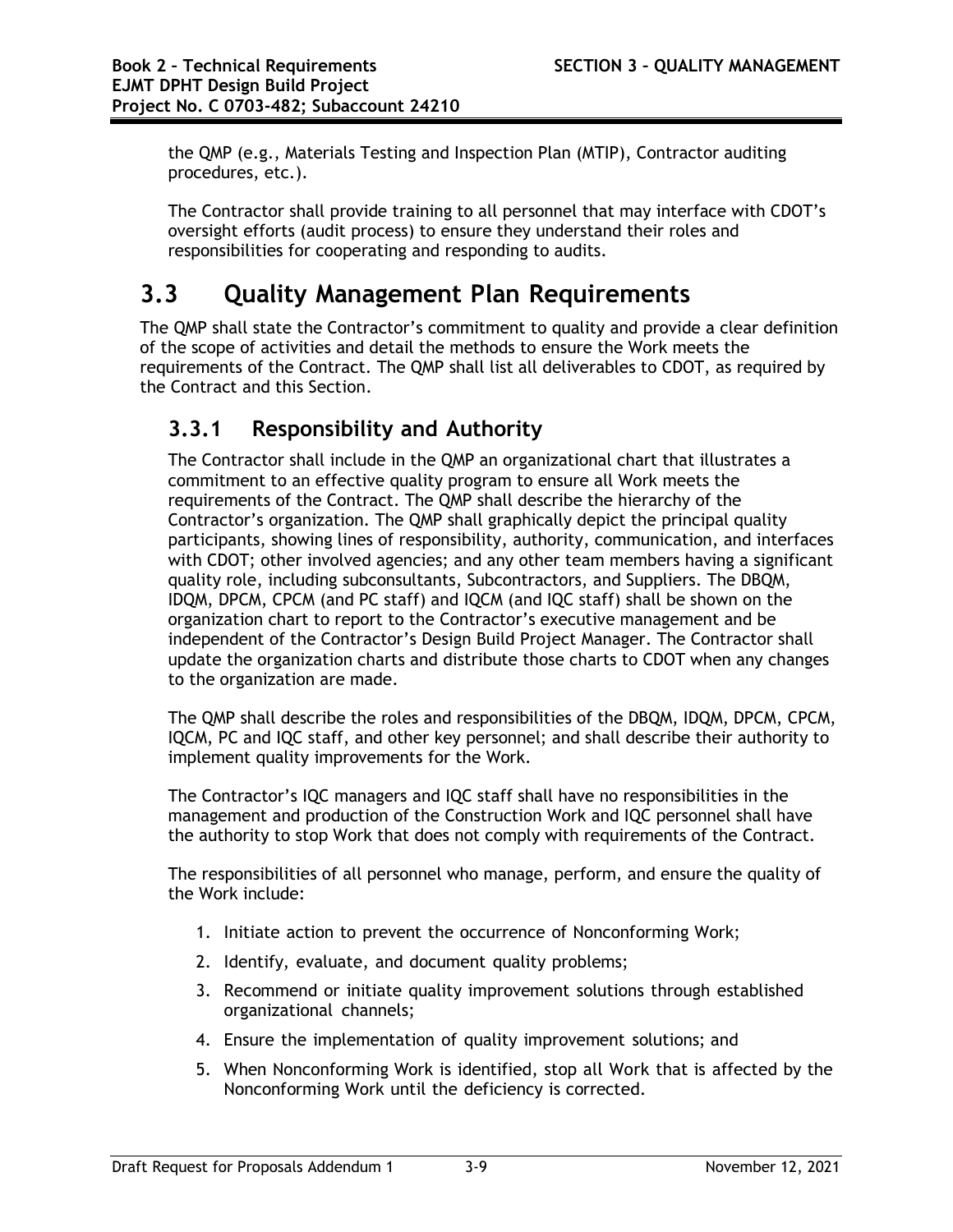- 6. The DBQM, IDQM, DPCM, CPCM, and IQCM shall have the following responsibilities defined in the QMP:
	- a. Facilitate compliance of Work with the requirements of the Contract and the Approved QMP;
	- b. Approve Contractor quality processes and procedures;
	- c. Provide adequate resources and trained personnel for PC and IQC activities;
	- d. Ensure the adequacy and enforcement of quality procedures, processes, inspections, and tests for all Work;
	- e. Establish and implement procedures to control and ensure the Work performed by subconsultants, Subcontractors and Suppliers meet the requirements of the Contract;
	- f. Ensure the QMP is being implemented and report in writing regularly to the Contractor's executive management regarding the status of the implementation of the QMP;
	- g. Ensure that quality records are properly prepared, completed, maintained, and delivered to CDOT, as required by the Contract, to provide evidence of PC and IQC activities performed and quality results achieved;
	- h. Ensure that IQC staff is independent of the Contractor's Design Build Project Manager and regularly reports to the Contractor's executive management; and
	- i. Continually promote awareness of the requirements of the Contract throughout the Contractor's entire project organization.

# **3.4 Independent Quality Control**

### **3.4.1 General**

The Contractor shall establish, document, and implement an IQC program. The Contractor shall include in the QMP the methods and procedures by which the Work shall be certified by the Contractor as complying with the requirements of the Contract.

The QMP shall establish procedures for procuring services. The procedures shall include a review and approval process by the Contractor for adequacy of specified technical requirements and the adherence to quality requirements.

The QMP shall describe the measures to be taken to ensure that Subcontractors, Suppliers and subconsultants meet, implement, document, and maintain the QMP requirements.

The selection of Subcontractors, Suppliers and subconsultants and the type and extent of control exercised by the Contractor shall be dependent upon the type of product or service and, where appropriate, on records of Subcontractors', Suppliers' and subconsultants' previously demonstrated capability and performance.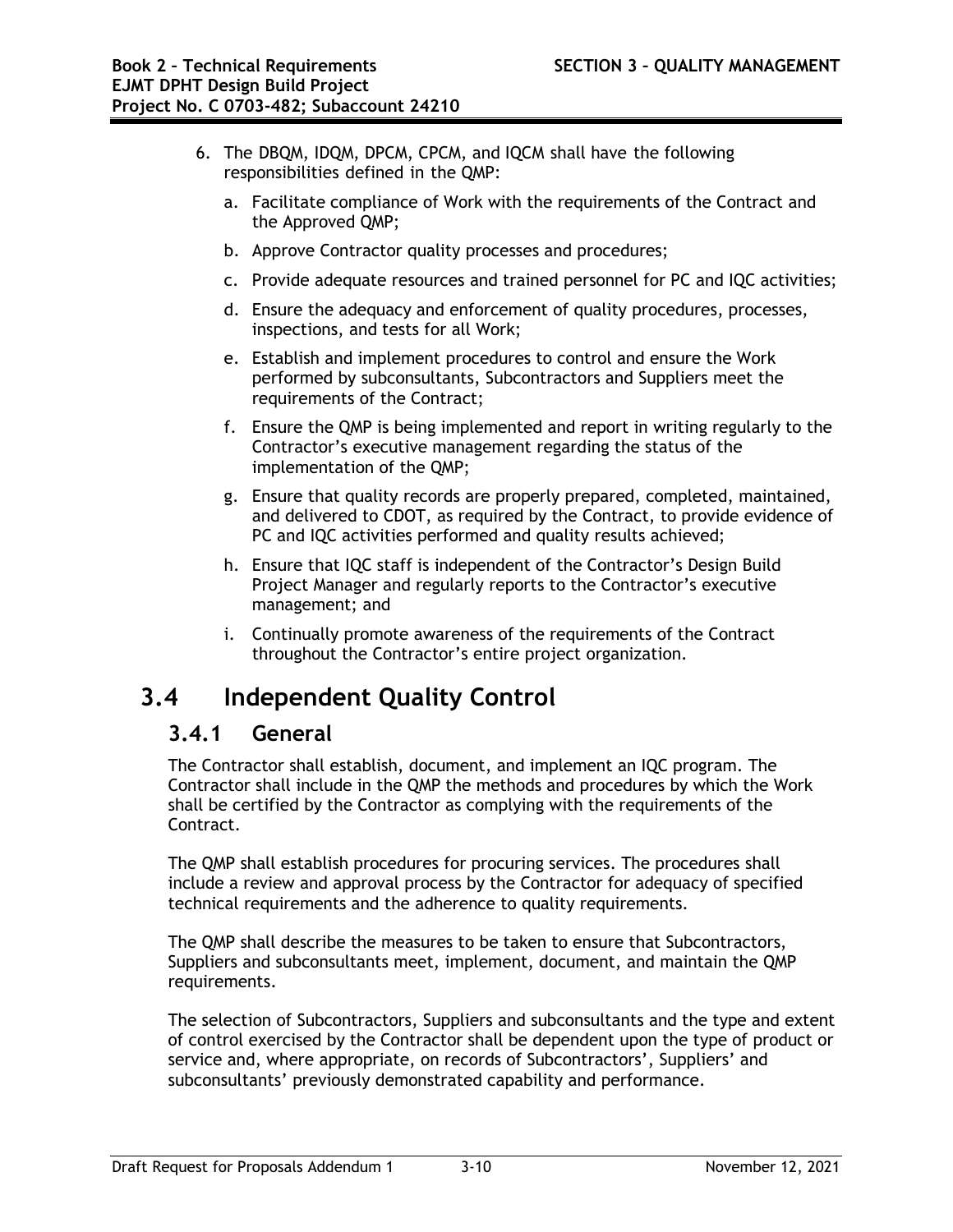## **3.4.2 Design Quality Control**

The QMP shall include procedures that address all elements of design, including, but not limited to, wet and dry utilities, architectural, civil, structural, geotechnical, survey, hydraulic, landscaping, aesthetics, environmental, traffic, safety, ROW, ITS Work, and temporary Work. The Contractor shall identify in the QMP all applicable computer programs to develop and check designs.

The QMP shall describe how the design team plans and schedules the design efforts, including task force meetings, design reviews, constructability reviews, design meetings, independent design checks, and discuss how these activities are accounted for in the overall Project Schedule.

The Contractor shall identify in the QMP design input requirements. The Contractor shall perform ongoing audits of the design input requirements. The Contractor shall maintain an accessible, centrally controlled design manual, database, or list that contains all relevant design inputs to be used by design personnel for the Work. The Contractor shall provide a process in the QMP to ensure that the design inputs are communicated to, and accessible by, the relevant designers responsible for incorporating design inputs into the design. The Contractor shall include in the QMP how changes to design inputs are identified, reviewed, and approved by authorized personnel prior to their implementation. The QMP shall also include:

- 1. Procedures to control and independently ensure that the design meets the requirements of the Contract, including provisions for subconsultant's designs and configuration management activities;
- 2. Procedures to identify and track design document deliverables;
- 3. Procedures for Contractor approval, tracking and recording revisions to Release for Construction (RFC) Documents. The Contractor shall have a formal procedure for comment resolution included in the QMP;
- 4. Procedures for Contractor approval of RFC Documents; and
- 5. Procedures for approval of supplier-provided design drawings (e.g. shop drawings), including opportunity for CDOT to perform audits.

The Contractor's design quality program shall include processes based on Contractor's obligations under this Section 3.4.2.

### **3.4.2.1 Preliminary Plan Packages**

The Contractor shall prepare, and submit to CDOT for Acceptance, preliminary (30% level) plan packages which (1) show how the Contractor's design meets the Book 2 obligations and (2) include:

- 1. Cover sheet;
- 2. Typical sections;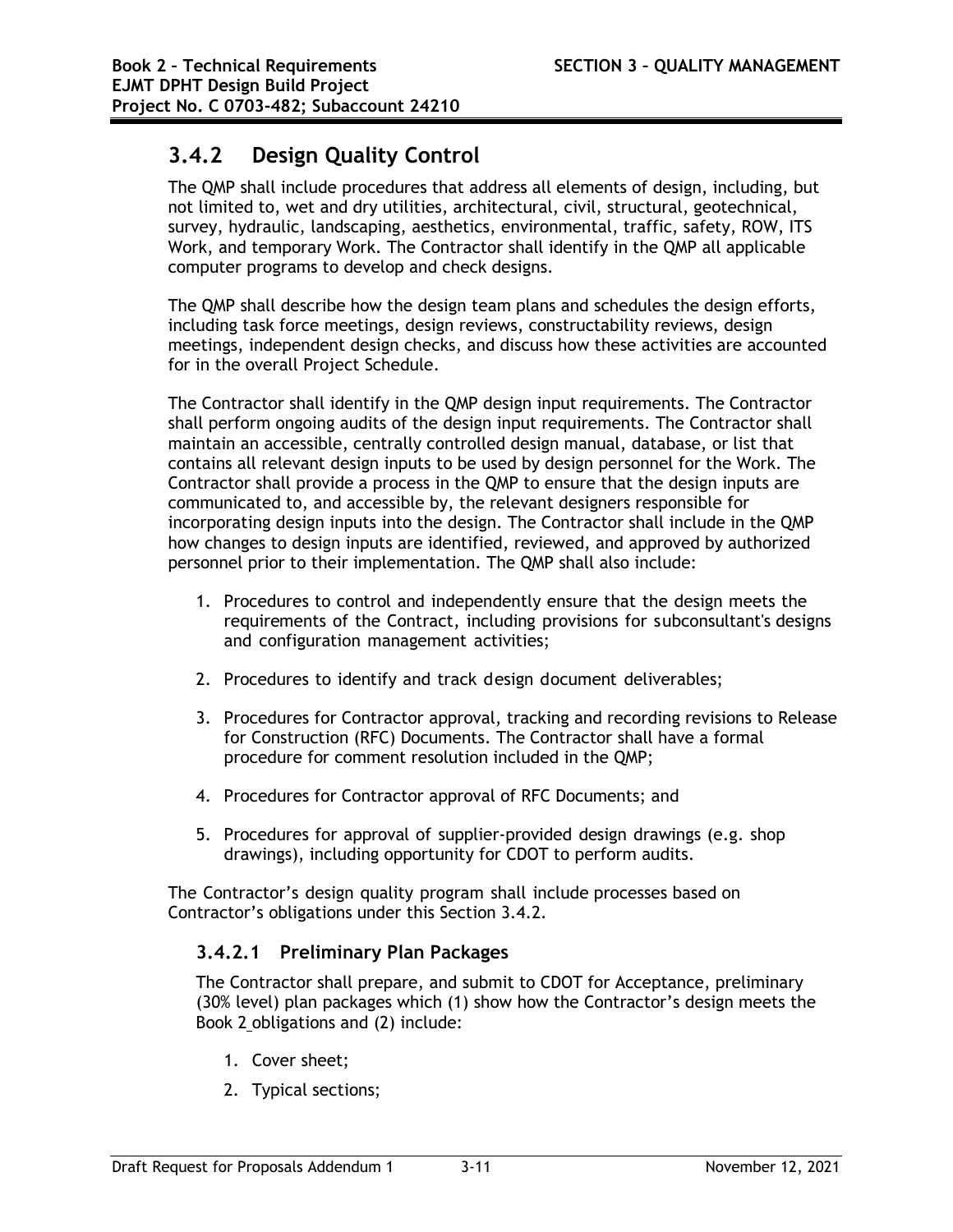- 3. Plan and profile for the EJMT North and South tunnel piping layouts
- 4. Heat trace limits
- 5. Electrical One-Line and SCADA Block Diagrams
- 6. Generator(s) locations

### **3.4.2.2 Task Force Meetings**

The Contractor shall conduct weekly task force meetings to coordinate the design development within the Contractor's organizations and with CDOT and other affected agencies. As a minimum, the Contractor shall prepare an agenda and conduct each meeting to discuss the status of the design, coordinate the design development between design disciplines, discuss constructability issues, and identify any questions associated with design requirements. The Contractor shall take meeting minutes for all task force meetings and provide minutes to CDOT for Acceptance within five Working Days after each meeting. The Contractor shall provide final minutes to CDOT via CDOT's DCS on a monthly basis.

#### **3.4.2.3 Design Progress Review Meetings**

The Contractor shall hold one design progress review meeting during the design development process (e.g., 90% package) and invite CDOT to attend. The design progress review meetings shall be scheduled, conducted, and documented by the Contractor. The Contractor shall take meeting minutes and submit those minutes to CDOT for Acceptance within five Working Days after each meeting.

### **3.4.2.4 Final (100% Level) Plan Package**

The Contractor shall prepare the final (100% level) plan packages showing how the Contractor's design meets the Book 2 obligations and submit to CDOT for Acceptance. After the review period, the Contractor shall conduct a comment resolution meeting with CDOT. The Contractor shall take meeting minutes and submit those minutes to CDOT for Acceptance within five Working Days after each meeting.

### **3.4.2.5 RFC Documents and revisions to RFC Documents**

RFC Documents shall be submitted for Acceptance by CDOT. The RFC Documents shall include an MTIP. This plan shall give testing quantities and frequencies, and IQC inspection quality hold points to confirm minimum QMP requirements have been met. If referenced in the MTIP and Approved by CDOT, the Contractor may use alternative methods to track quantities, frequencies, and hold points to ensure minimum requirements have been met. The Contractor's Design Build Quality Manager, or appointed designee, shall approve the RFC Documents prior to RFC. The Contractor shall submit one electronic copy of the RFC Documents to CDOT. The Contractor's IQC process for the RFC Documents shall be thoroughly documented in the Contractor's QMP.

### **3.4.2.6 RFC Documents for Structure Construction**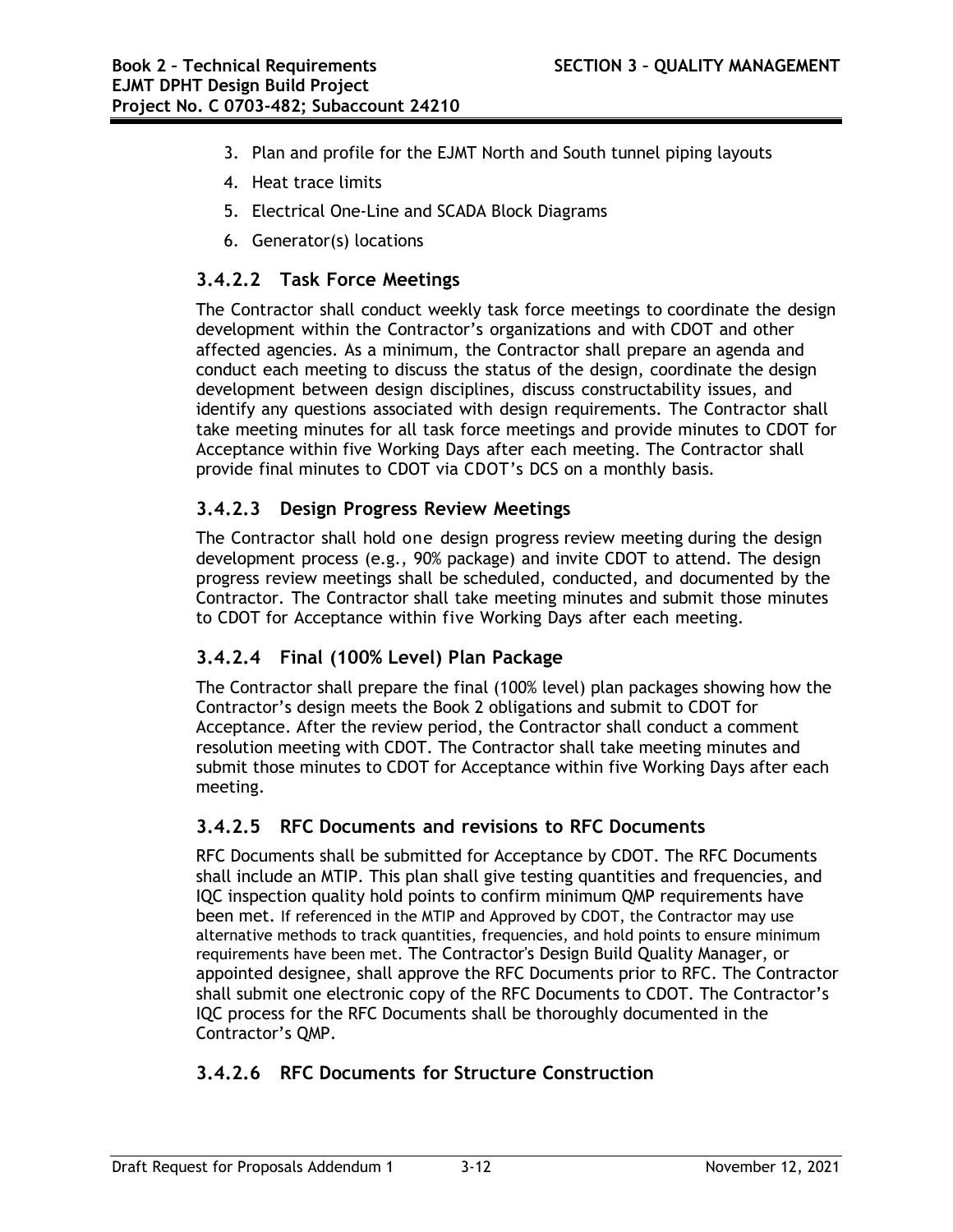Prior to release of RFC Documents for structure construction, the following items shall be required:

1. The independent design check shall have been completed per CDOT *Bridge Design Manual* and the original final structural design calculations shall be revised and corrected based on comments from the independent design check for the structural element to be constructed.

### **3.4.2.7 As-Built Documents**

As-Built documents shall be submitted to CDOT for Acceptance. CDOT may audit As-Built documents to ensure completeness and compliance with the requirements of the Contract. CDOT shall not Accept As-Built documents until the Contractor has addressed, resolved, and incorporated, to the satisfaction of CDOT, any prior Contractor or CDOT comments. The Contractor shall ensure and provide documentation to CDOT that all review comments have been addressed. The As-Built documents shall be bundled into packages that match the RFC design Deliverable packages. The As-Built documents submittal shall include:

- 1. All plans reflecting RFC Documents or revisions to RFC Documents;
- 2. Resolution of nonconformance;
- 3. Design calculations;
- 4. Design reports;
- 5. Specifications;
- 6. Electronic CADD files, as specified elsewhere in the Contract; and
- 7. Index summarizing all revisions to initial RFC Documents.

### **3.4.2.8 Licensed Engineer Responsibility for Design Changes**

The Contractor shall include in the QMP a process for a licensed engineer in responsible charge for the design to prepare, review, and approve all changes, including field design changes, RFC Documents, and As-Built documents. The Contractor shall maintain a master list of approved design changes. The QMP shall include a process to communicate design changes to those completing the Work on a timely basis consistent with the progress of construction activities.

### **3.4.2.9 Environmental review**

The Contractor shall include in the QMP a process for Environmental review prior to submission of final (100% level) plan packages showing how the Contractor's design meets the Environmental Requirements.

## **3.4.3 Construction Quality Control**

The Contractor shall perform and document all required construction PC and IQC activities necessary to control the Work. The QMP shall extend to both permanent and temporary Work (erosion control, traffic control, drainage, etc.). Records of inspection and testing activities (other than materials inspection and testing)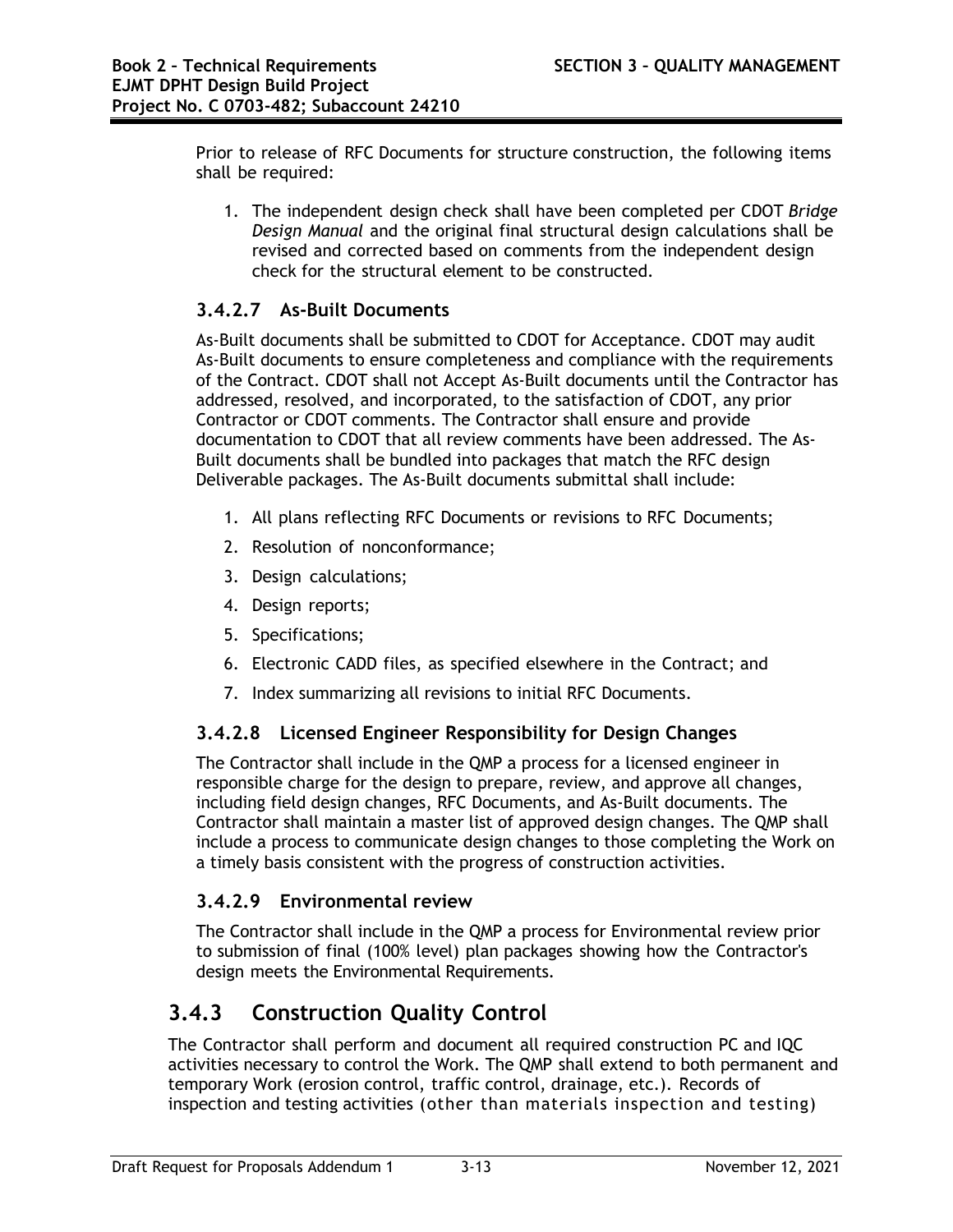shall be submitted to CDOT through the project DCS. Records of level 1 and level 2 materials testing, as defined in CDOT *Field Materials Manual*, shall be submitted to CDOT through CDOT's quality management system. CDOT will provide user accounts and training for use by the Contractor. Materials test reports will also require entry of meta-data fields for analysis and comparison to CDOT's verification test results.

As a minimum, the Contractor's construction IQC Program shall include the elements defined below:

### **3.4.3.1 Certification**

The Contractor shall include in the QMP a process to submit certificates to CDOT at the following times that the Work performed meets the requirements of the Contract:

- 1. prior to Project Completion;
- 2. prior to Final Acceptance; and
- 3. at any other time requested by CDOT.

### **3.4.3.2 Inspection**

The Contractor shall include in the QMP, and submit to CDOT for Approval, an MTIP that shall include detailed inspection procedures to be used in cases where inspections are to serve as the basis for verifying compliance with the requirements of the Contract. The Contractor shall submit to CDOT (A) all records of inspection and testing through the project DCS and (B) level 1 and level 2 records of materials testing, as defined in CDOT *Field Materials Manual*, through CDOT's quality management system. The Contractor shall conduct each inspection in accordance with the Approved QMP. The Contractor shall document whether the inspections passed or failed based on the "pass/fail criteria" established in the procedure and the requirements of the Contract; (e.g., concrete thickness, rebar clearance/size, locations, elevations, stationing, etc.). The Contractor shall include failing inspection results, when applicable, in the inspection documentation.

### **3.4.3.3 Testing**

At a minimum or unless otherwise specified in this Contract, the Contractor shall follow CDOT *Field Materials Manual* and its Frequency Guide Schedule for minimum Materials sampling, testing, and inspection requirements identified under the column titled "Work Verification Sampling & Testing Frequency" for all IQC tests required. The Contractor shall document the results of all testing (showing if the test passed or failed based on the "pass/fail criteria" established in the Contract) and submit such results to CDOT through the project DCS (other than the results of level 1 and level 2 materials testing, as defined in CDOT *Field Materials Manual*, which shall be submitted through CDOT's quality management system). The Contractor shall include failing tests results in the test documentation. Independent Laboratories shall submit signed and certified test reports to the Contractor not more than 14 Days after completion of the tests for all tests which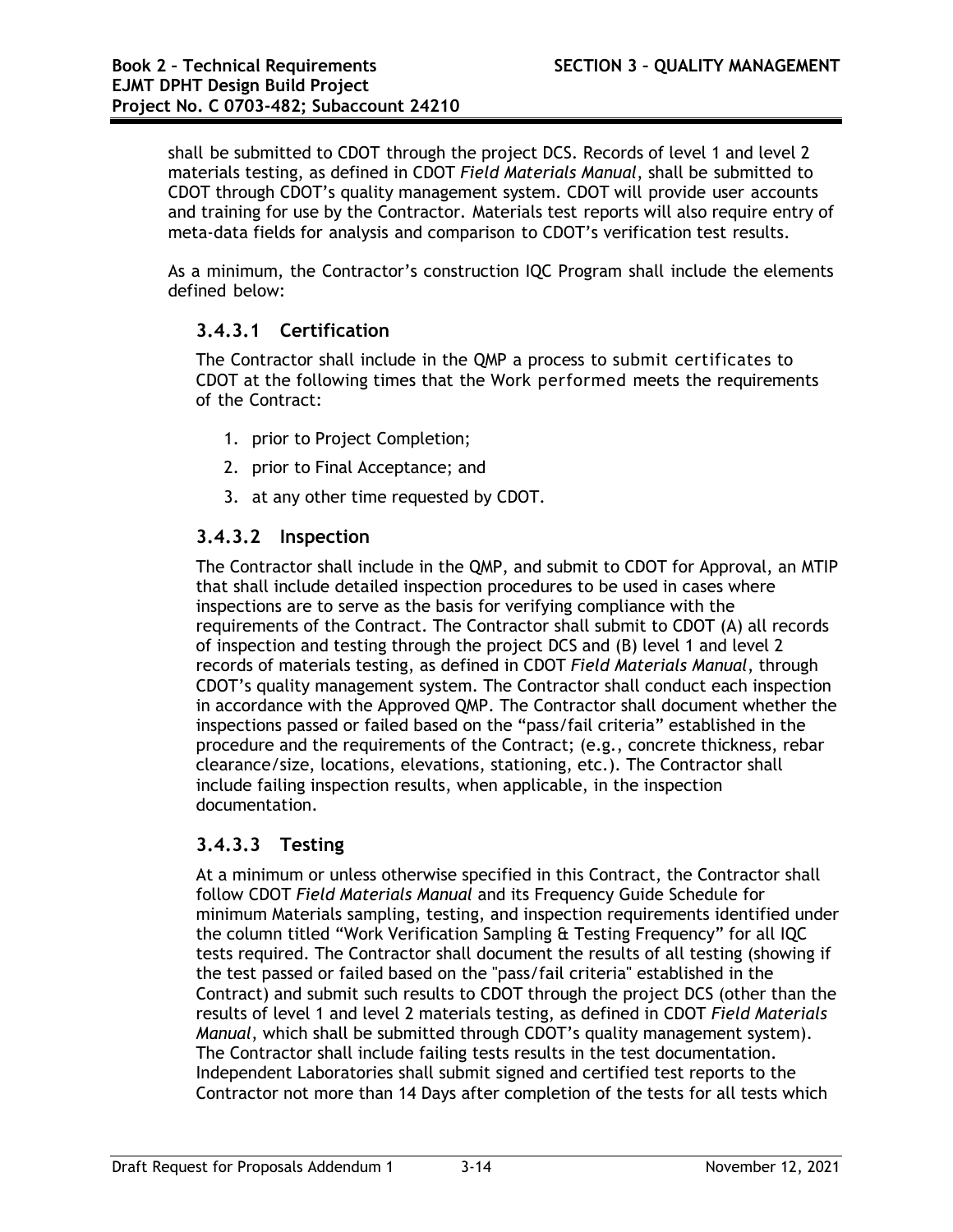require an independent Laboratory. CDOT may witness any test conducted for Independent Assurance purposes. The Contractor shall develop and maintain a current test log for all tests required by the Contract. As a minimum, the Contractor shall document results of tests in report format and include the following:

- 1. Contract Project identification number
- 2. Identification of items tested
- 3. Quantity
- 4. Date and time test conducted
- 5. Location of items tested
- 6. Test procedure used
- 7. Name of technician
- 8. Acceptance criteria
- 9. Results Acceptance or rejection
- 10. Authorized signature

### **3.4.3.4 Certificate of Compliance, Certified Test Report and Buy America documentation**

The Contractor shall include in the QMP a method of handling and documenting work/products accepted in the Work by Certificate of Compliance (COC) or Certified Test Report (CTR).

The Contractor shall include in the QMP a method for documenting and tracking, on a basis consistent with Contractor's Progress Reporting, compliance with Buy America Requirements of 23 CFR 635.410, and at a minimum shall address the following obligations of the Contractor:

- 1. The Contractor shall maintain on file certifications that every process, including the application of a coating, performed on steel or iron products either has or has not been carried out in the United States of America. This certification applies to every iron or steel product that requires preinspection, pretesting, certified test results, or a certificate of compliance. The Contractor shall obtain such a certification from each supplier, distributor, fabricator, and manufacturer that has handled each steel or iron product. These certifications shall create a chain of custody trail that includes every supplier, distributor, fabricator, and manufacturer that handles the steel or iron product. The lack of these certifications shall be justification for rejection of the steel or iron product.
- 2. The Contractor shall maintain a document summarizing the date and quantity of all steel and iron material delivered to the Project. The document shall show the pay item, quantity of material delivered to the Project, along with the quantity of material installed by the cutoff date for the monthly Progress Report. The summary shall also reconcile the pay item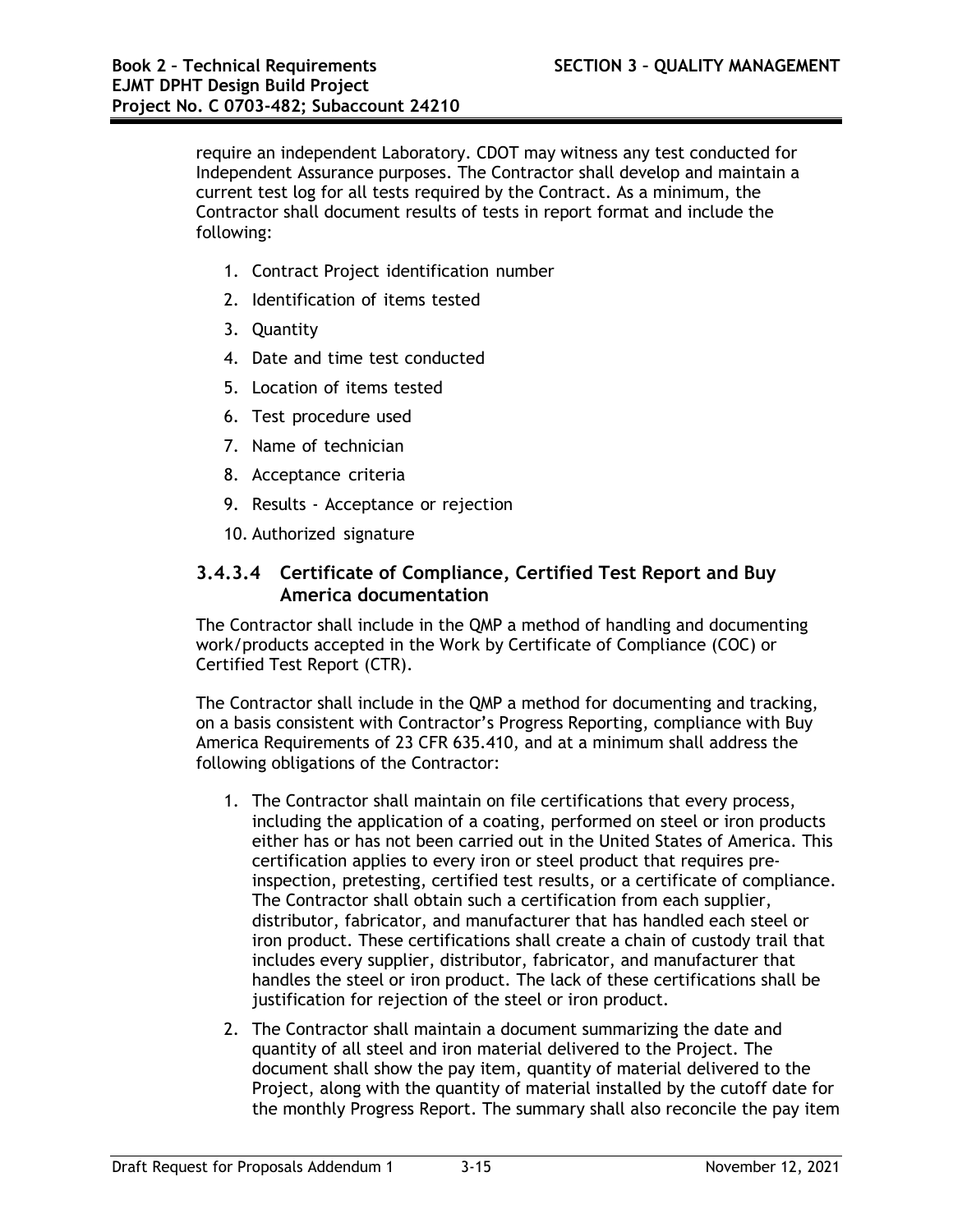quantities to the submitted Buy America certifications. The Contractor shall also maintain documentation of the project delivered cost of all foreign steel or iron permanently incorporated into the Project. Such summary and the cost information shall be submitted to the IDQM within seven Days of the cutoff date for each monthly Progress Report. A monthly summary shall be required even if no steel or iron products are incorporated into the Project during the month. The summary document does not relieve the Contractor of providing the necessary Buy America certifications of steel and or iron prior to permanent incorporation into the Project.

The Contractor shall obtain COCs and CTRs prior to incorporation in the Work and maintain a complete log of all COCs and CTRs. The Contractor shall make the log and all COCs/CTRs available for owner verification at any time during normal business hours and shall submit the COC/CTR log for Acceptance prior to Project Completion.

The Contractor shall include in its COC/CTR log signed certification that all materials represented by each COC/CTR were installed in the Work. Certification shall be in accordance with requirements of the Contract.

### **3.4.3.5 Quality Reviews**

The Contractor's DBQM or designated representative shall document formal reviews to verify that the Approved QMP is being effectively implemented.

### **3.4.3.6 Environmental compliance in Construction**

The Contractor shall include in the QMP a Section detailing the IQC activities that will be performed to ensure compliance during construction of all environmental requirements. These elements include but are not limited to: water quality, protection of wetlands and other sensitive areas, aesthetics, and hazardous materials.

## **3.4.4 Materials Testing and Inspection Plan**

The Contractor shall prepare and implement a MTIP as part of the QMP that includes the appropriate criteria, tests, and inspection requirements identified in CDOT's *Standard Specifications*, *Field Materials Manual, CDOT Staff Bridge Fabrication Inspection Manual*; Contractor-prepared inspection checklists; and requirements as set forth herein.

The MTIP shall describe all of the proposed inspections and tests procedures, including products provided by suppliers during the manufacturing, receiving, and installation process, to ensure the requirements of the Contract are met. The MTIP shall identify all inspections and tests required and include, at a minimum, reference to the requirements of the Contract, frequency of the inspections and tests, and the Contractor-prepared IQC processes. Where no inspections or test standard exists in any of CDOT's manuals, the Contractor shall develop criteria, in writing, based upon the best-available industry standard information and technology.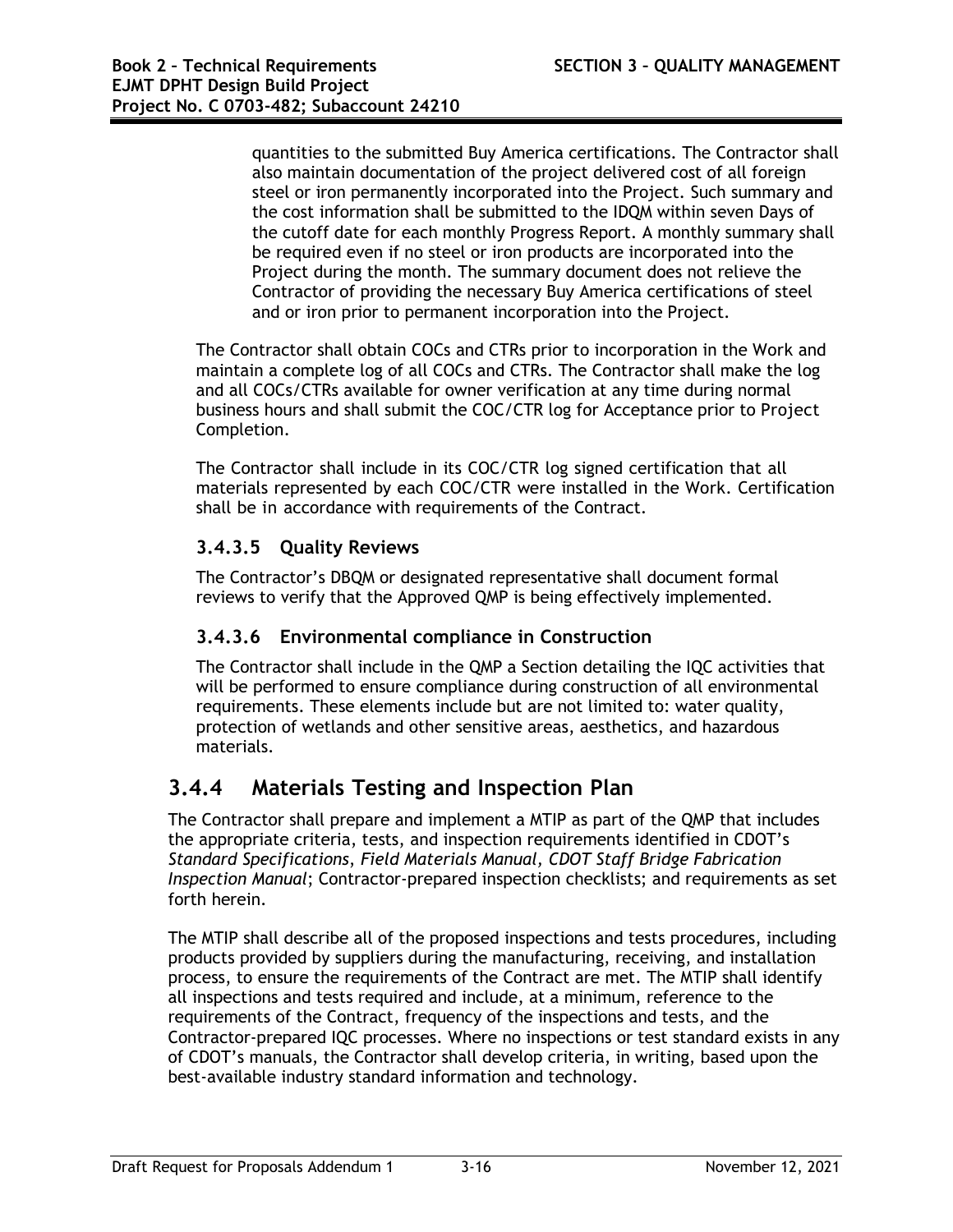The MTIP shall include procedures for delivery, handling, and storage of furnished products ensuring that they are properly handled and stored to prevent damage, deterioration, or theft. It shall also document procedures for stored items and materials consistent with the expected duration and type of storage, and procedures for monitoring special processes utilized in fabrication, assembly, and testing of specified products. Special processes are those requiring qualified/certified production, inspection, and test personnel to perform highly skilled work, such as welding, brazing, soldering, non-destructive testing, machining, coating, or plating.

The MTIP shall describe all IQC inspection and test activities to be carried out including quality hold points, and establish authority within the Contractor's organization for releasing Work beyond the quality hold point. While the Contractor shall notify CDOT when Work has progressed to a quality hold point, it shall be the responsibility of the Contractor's Quality Managers to verify that all requirements have been met prior to allowing the Work to progress.

The MTIP shall include a summary of activity-specific material quantities to document that the minimum sampling, testing, and inspection requirements have been met. This summary shall be performed and provided to CDOT for Acceptance monthly. The Contractor may follow CDOT Form 250 as a minimum basis for their materials documentation record.

The MTIP shall include processes to control, calibrate, and maintain test equipment to ensure it meets industry standards and other applicable requirements. Test equipment used by the Contractor shall be of a quality and capacity that ensures that measurements made are to levels of accuracy and precision that are required by the test procedure. The MTIP shall:

- 1. Identify the test required and the accuracy required, and select the appropriate test equipment;
- 2. Define procedures to calibrate all test equipment prior to initial use and at prescribed maintenance intervals against certified equipment and measurement standards of the National Institute of Standards and Technology or other similar recognized technical standards customarily accepted in the industry. Where no standard exists, the basis for calibration shall be developed in writing based upon the best-available information and technology;
- 3. Identify test equipment with a suitable indicator to show the calibration status of the test equipment;
- 4. Maintain current calibration records for test equipment;
- 5. Define procedures to ensure that environmental conditions are suitable for calibrating test equipment;
- 6. Define procedures to ensure that the handling and storage of test equipment is such that the accuracy and fitness for use is maintained;
- 7. Define procedures to safeguard test equipment, including test hardware and test software, from adjustments that would invalidate calibration settings; and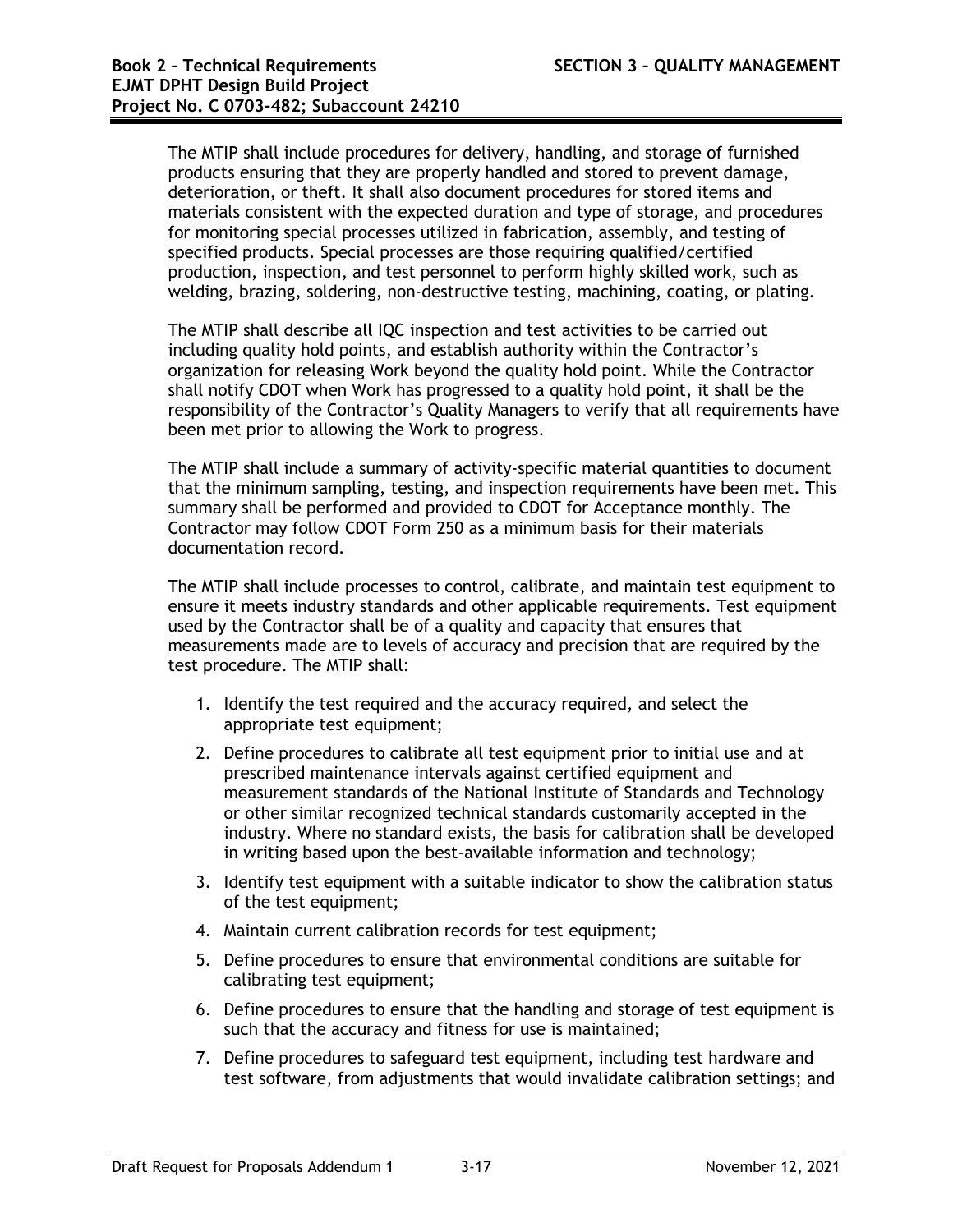- 8. Identify procedures with respect to the paving repairs for the Project that includes the following:
	- a. A thorough definition of pavement smoothness and quality, which shall be the same for all travel lanes and shoulders, and the identification of steps for maintaining these criteria, including defined hold points and potential corrective measures.

## **3.4.5 Quality Hold Points**

Contractor shall establish Quality Hold Points (QHPs) at stages of the construction progress to ensure Work is performed in accordance with Contractor's Quality Management Plan and within the terms and conditions of the Contract. Prior to reaching the first instance of any QHP, the Contractor's DBQM, IQCM, and IDQM or Design delegate as Approved by CDOT shall meet to review documentation and procedures for PC/IQC, including but not limited to material certifications, daily inspection records, material testing results, survey results, permits, and material placement records. The Contractor shall invite CDOT to each of these meetings. Contractor's DBQM shall coordinate group members to ensure that QHP checks are accomplished in a timely manner so that Contractor is not delayed. When an identified QHP is reached, the DBQM shall notify both IQC and CDOT. IQC shall be solely responsible for verifying and documenting whether Work has been completed for the QHP. Notification that a QHP has been reached while Work is still being performed or not allowing adequate time to complete the QHP review and opportunity for adjustments (e.g., concrete trucks are queuing while reinforcement is still being placed and QHP is being reviewed for a specified unit) shall result in the issuance of a Nonconformance Report.

At a minimum, Contractor shall establish QHPs at the following stages of construction:

### **3.4.5.1 Environmental:**

- 1. After the establishment of Water Quality BMPs, and prior to initial ground disturbance;
- 2. At the end of each month to review Contractor's weekly and post-storm inspections.

### **3.4.5.2 Embankments:**

- 1. After the completion of drainage and Utility Relocations and prior to backfill;
- 2. After clearing, grubbing, and excavation to check subgrade;
- 3. Per specifications for lift requirements at 5 foot intervals of embankment construction;
- 4. At the completion of embankment placement.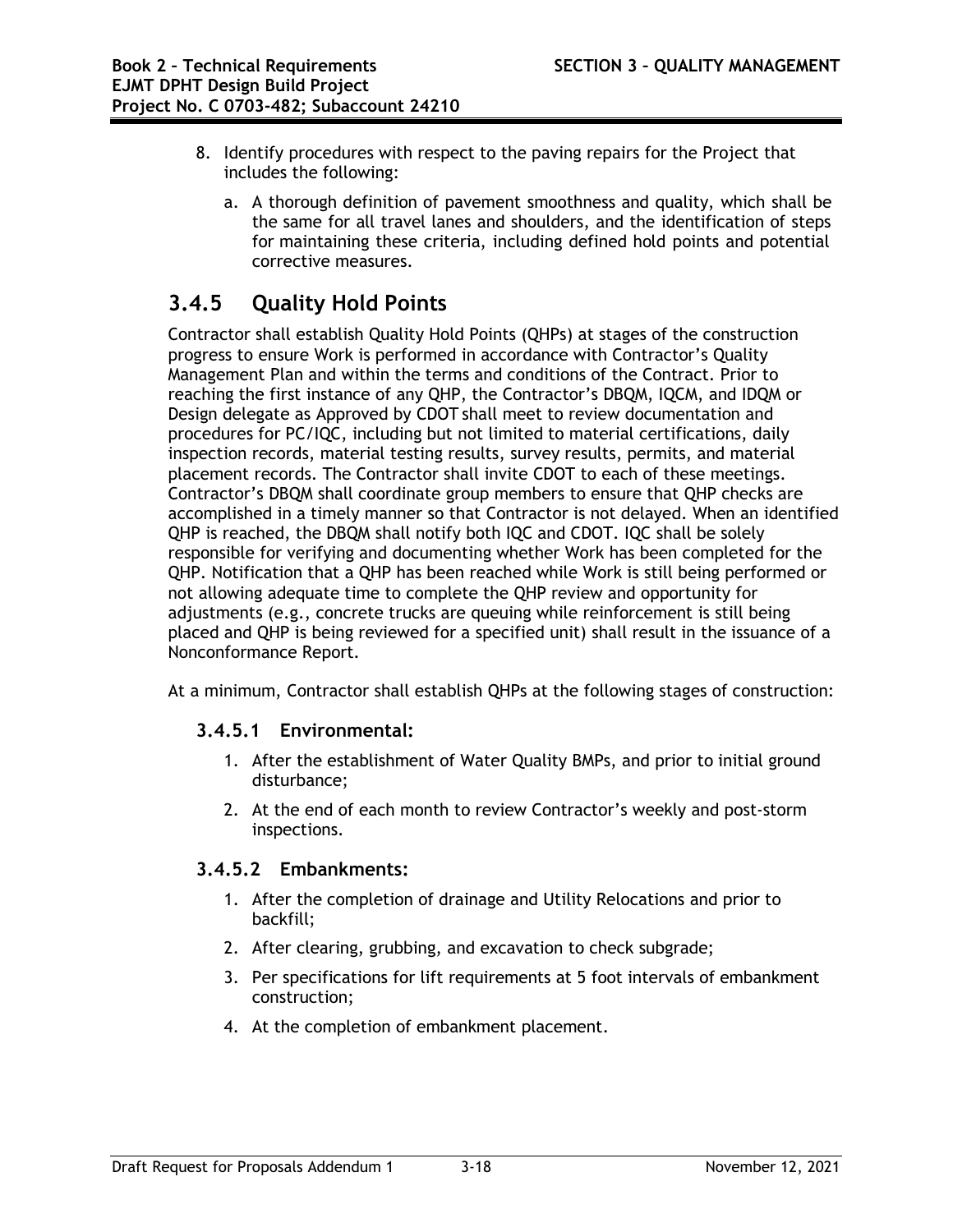### **3.4.5.3 Structures:**

- 1. At the completion of placement for footing reinforcement steel and prior to the placement of concrete;
- 2. After the completion of the first component to receive specified aesthetic tunnel wall treatment and prior to proceeding with the construction of subsequent components; and
- 3. After the completion of the core drilling through the plenum floor prior to fire supply piping installation.

#### **3.4.5.4 Utilities/Piping:**

- 1. After the installation of direct-burial duct banks and prior to backfill operations;
- 2. For concrete-encased duct banks, after the installation of conduits and prior to the placement of concrete; and
- 3. For all Utility/Piping lines intended to transport pressurized materials and lines intended to carry liquids, after the installation and prior to the completion of pressure testing.
- 4. After the completion of the installation of piping support brackets and prior to filling the piping with water.
- 5. After the installation of the piping, fittings, valves, and other related elements and prior to filling the piping with water and installing any insulation (rough-in inspection).
- 6. Prior to installation of insulation and concealment of piping, a hydrostatic test must be successfully performed.

### **3.4.5.5 Paving patching:**

- 1. Before the placement of each course above subgrade on permanent roadway components;
- 2. Before the placement of each lift of asphalt or Portland cement concrete; and

#### **3.4.5.6 ITS:**

- 1. After installation of manhole, pull box, or conduit and prior to backfilling;
- 2. After fiber installation and prior to fiber splicing or cutover

### **3.4.5.7 Electrical Work**

1. Prior to electrification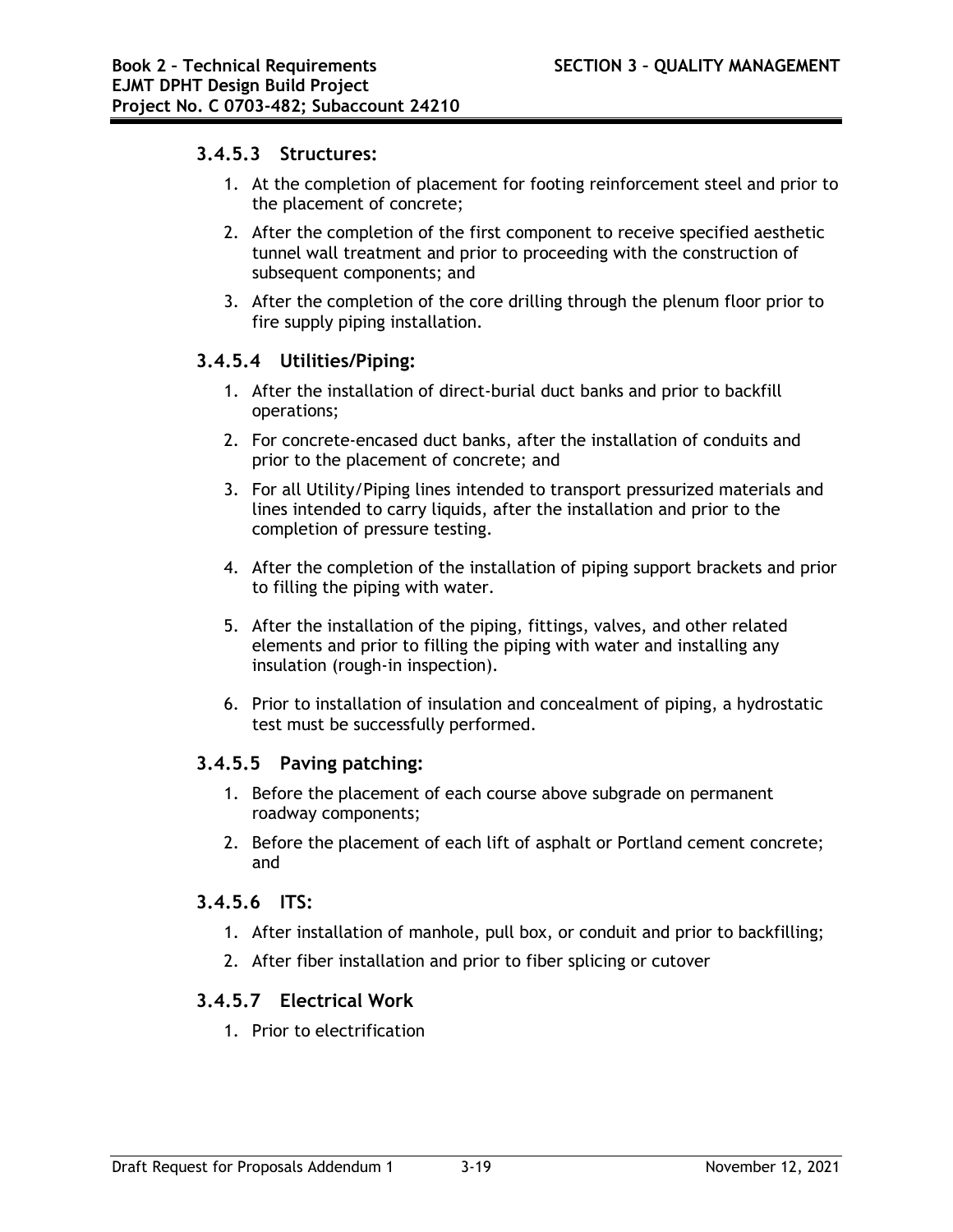## **3.4.6 Reporting and Record-Keeping of Quality Documentation**

The Contractor shall maintain construction workmanship and materials quality records of all inspections and tests performed per the QMP. These records shall include factual evidence that the required inspections or tests have been performed, including type and number of inspections or tests involved; results of inspections or tests; nature of Nonconforming Work and causes for rejection, etc.; proposed remedial action; and Corrective Actions taken. These records shall cover both conforming and Nonconforming Work, and shall include a statement that all supplies and materials incorporated in the Work are in full compliance with the Contract.

The Contractor's Quality Managers shall ensure that quality records are properly prepared, completed, maintained, and delivered to CDOT, as required by the Contract, to provide evidence of the quality activities performed and quality results achieved.

The Contractor shall submit all IQC test measurements and test results, including failing results, and inspection records. The Contractor shall submit test data and approved test results to CDOT for Information using the project DCS (or, in the case of data and results related to level 1 and level 2 materials testing, as defined in CDOT *Field Materials Manual*, through CDOT's quality management system). IQC records will be visible to CDOT within 24 hours following the inspection or test completion. The responsible technician and the technician's supervisor shall sign the daily test reports.

The Contractor's Quality Managers shall also maintain a daily log of all inspections performed for both Contractor and sub-contractor operations. The daily inspection reports shall identify inspections conducted, dates of inspections, results of inspections, locations and nature of defects found, causes for rejection, and remedial or corrective actions taken or proposed. The responsible technician and the technician's supervisor shall sign the daily inspection reports. These daily inspection reports shall document the day's events, activities, and discussions in a format consistent with the requirements contained within CDOT's *Field Materials Manual* and *Construction Manual*.

To enhance coordination of CDOT's Independent Assurance activities during construction, the Contractor shall provide CDOT with a weekly look ahead of specific scheduled construction activities designating location and planned quantities of materials to be placed, and protocols for identifying completed Work. The Contractor shall provide CDOT with the actual construction activities conducted during the previous week, designating location and quantities of materials that were placed.

# **3.5 Nonconforming Work**

The QMP shall include procedures to develop and maintain a system to identify, control, remedy and report Nonconforming Work, including Nonconforming Work identified through the issuance of a NCN by CDOT. The Contractor shall remedy Nonconforming Work in accordance with the Approved QMP. The responsibility for review and authority for the disposition of Nonconforming Work shall be defined in the QMP. The Contractor shall document the identification of Nonconforming Work by completing and submitting a NCR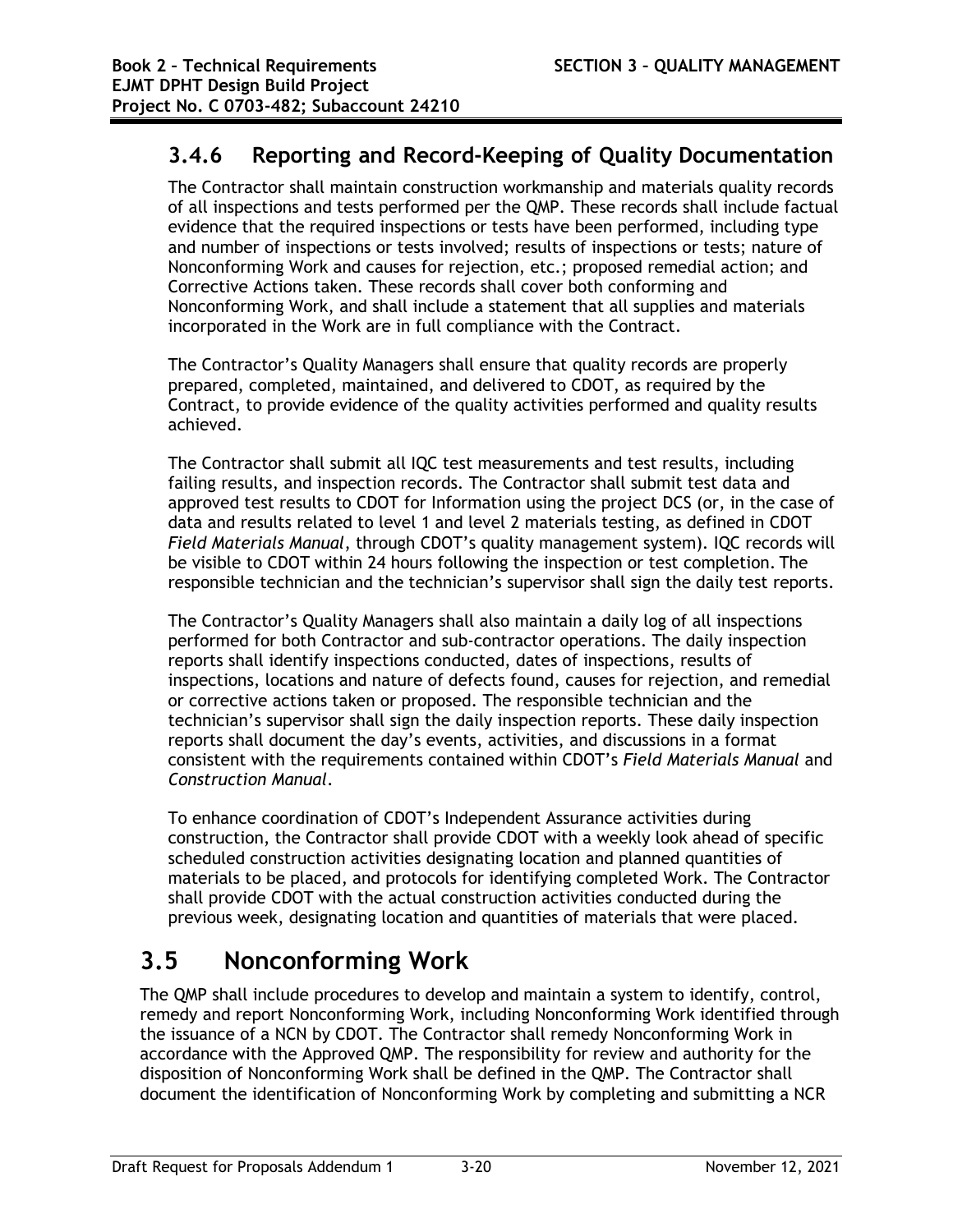to CDOT as soon as reasonably practicable, and in any event within 24 hours, after the Contractor first becomes aware of the Nonconforming Work. Each NCR shall include:

- 1. Identification of Nonconforming Work, including tagging work products;
- 2. Evaluation of the Nonconforming Work, including the cause thereof;
- 3. Recommendation for "reject" or "remedy" disposition (including, in the case of a "remedy" disposition, details of the recommended Nonconforming Work Remedy);
- 4. Schedule for completion of any applicable Nonconforming Work Remedy;
- 5. Signature lines for CDOT's Approval of (i) the disposition and (ii) in the case of a "remedy" disposition, the recommended Nonconforming Work Remedy, including the Schedule for completion thereof. The Contractor shall not commence with any Nonconforming Work Remedy or progress beyond Nonconforming Work until CDOT has provided its Approval;
- 6. If applicable:
	- a. a Corrective Action Plan detailing the proposed Corrective Action in relation to such Nonconforming Work and to prevent recurrence;
	- b. responsibility for accomplishing Corrective Action through a Corrective Action Plan;
	- c. Schedule for completion of Corrective Action;
- 7. Signature line for CDOT's Approval of any applicable Corrective Action Plan;
- 8. Signature lines for the design or construction IQC Manager verifying that any applicable Nonconforming Work Remedy has been completed;
- 9. Signature lines for the design or construction IQC Manager verifying that any applicable Corrective Action has been completed in accordance with the Corrective Action Plan; provided that:
	- a. the initial NCR submitted to CDOT pursuant to this Section 0 in respect of any Nonconforming Work shall only be required to include the information required by Section 0.1 and, if known at the time of submission of the NCR, Section 0.2; and
	- b. the information required by Sections 0.2 (if not included in such initial NCR) and 3 through 9 shall only be required to be included in the updated NCR submitted to CDOT pursuant to Section 0 of this Section 3.

Within seven Days after the issuance by the Contractor of any initial NCR pursuant to Section 3.5.1 of this Section 3, the Contractor shall submit an updated NCR to CDOT for Approval that recommends, as appropriate, a "reject" or "remedy" disposition for the Nonconforming Work and, in the case of a recommended "remedy" disposition, should identify the Nonconforming Work Remedy it proposes, together with the other information required to be included in such updated NCR in accordance with proviso B to Section 3.5.1 of this Section 3.

Prior to the submittal of any updated NCR to CDOT, the Contractor's Design Build Project Manager or designee as Approved by CDOT shall approve (a) the recommended disposition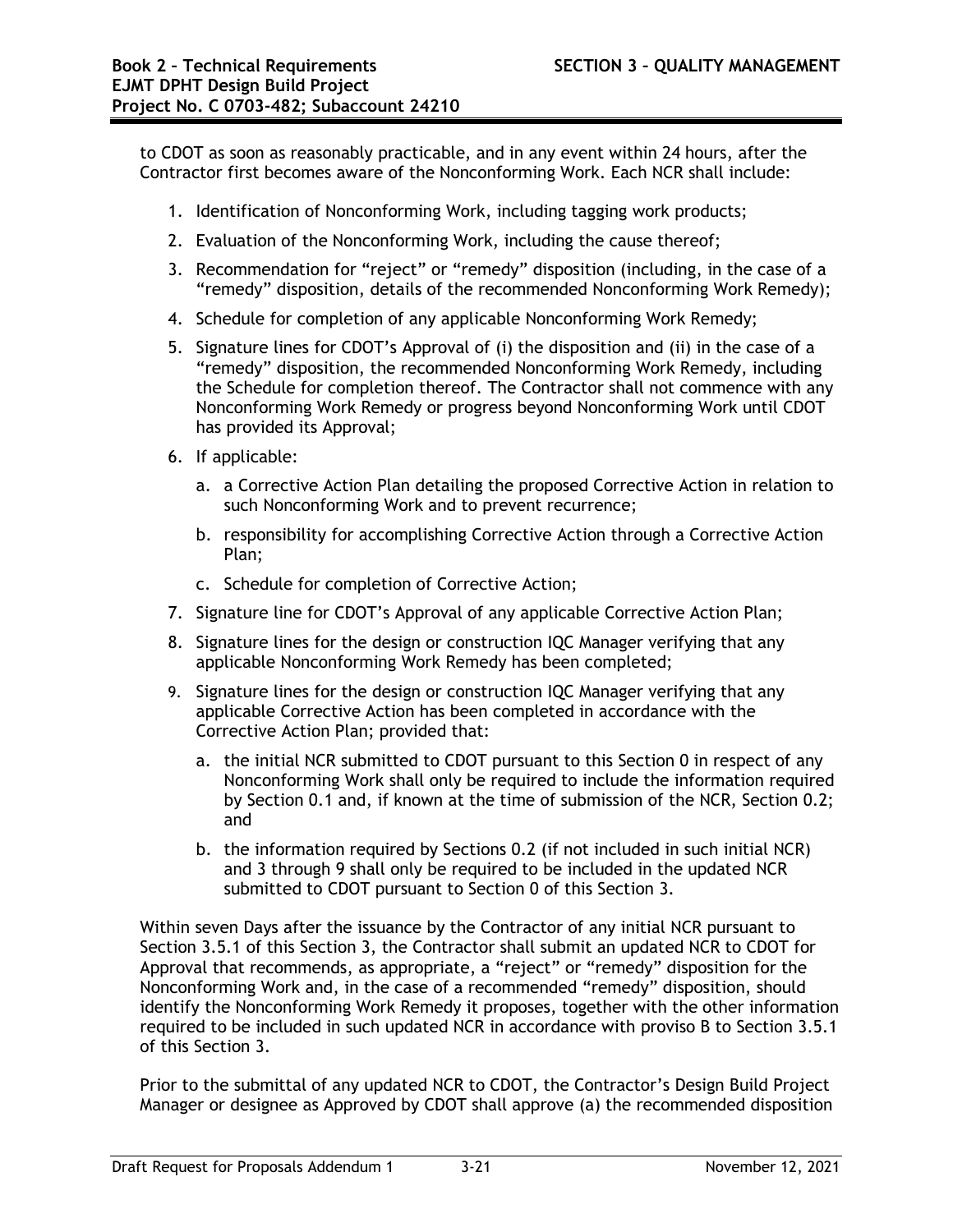specified in such NCR and (b) in the case of a "remedy" disposition, the recommended Nonconforming Work Remedy.

The Contractor's Design Build Quality Manager shall document the completion of any Nonconforming Work Remedy and, if applicable, any Corrective Action, once accomplished, and promptly notify CDOT so that CDOT can perform its verification.

The QMP shall include procedures for controlling the use of Nonconforming Work including the tagging of Nonconforming Work products. Nonconforming Work product tags shall only be removed by the originator of the NCR or the originator's supervisor, and only when the Contractor demonstrates to CDOT that the Nonconforming Work product meets the requirements of the Contract.

For verification and acceptance purposes, CDOT will perform assessment of the Work. These efforts do not relieve the Contractor of responsibility for checking all Work. CDOT will forward all assessment reports and NCNs to the Contractor. NCNs may be:

- 1. Level 1, identifying Nonconforming Work that represents an immediate or imminent health or safety hazard, nuisance or other similar immediate or imminent risk to Users or workers or an immediate or imminent risk of structural failure, damage to a third party's property or equipment or damage to the Environment; or
- 2. Level 2, identifying any other category of Nonconforming Work.

Within 24 hours of the issuance of a Level 1 NCN and within seven Days of issuance of a Level 2 NCN by CDOT, the Contractor shall respond to CDOT by submitting an NCR (which shall include all information specified in Sections 0.1 through 9 of this Section 3 in respect of the Nonconforming Work identified in the NCN) for Approval and entering this NCR number in the quality management system. CDOT shall provide quality management system user accounts and training for this purpose. The Contractor shall describe in the QMP its approach and methodology for resolving and responding to any NCNs issued by CDOT.

### **3.5.1 Corrective and Preventative Action**

The QMP shall describe corrective and preventative action ("Corrective Action") procedures that the Contractor shall use to identify and improve processes and remedy issues that produce, or may produce, systemic Nonconforming Work. The Contractor's Corrective Action procedures shall include:

- 1. Methods to investigate the cause of systemic Nonconforming Work and to determine what Corrective Action is needed to prevent recurrence;
- 2. Methods to analyze all processes, Work operations, quality records, service reports, and CDOT assessments/testing to detect and eliminate the possibility of systemic Nonconforming Work from occurring;
- 3. Methods to prioritize Corrective Action efforts based upon the level of risk to the quality of the Work;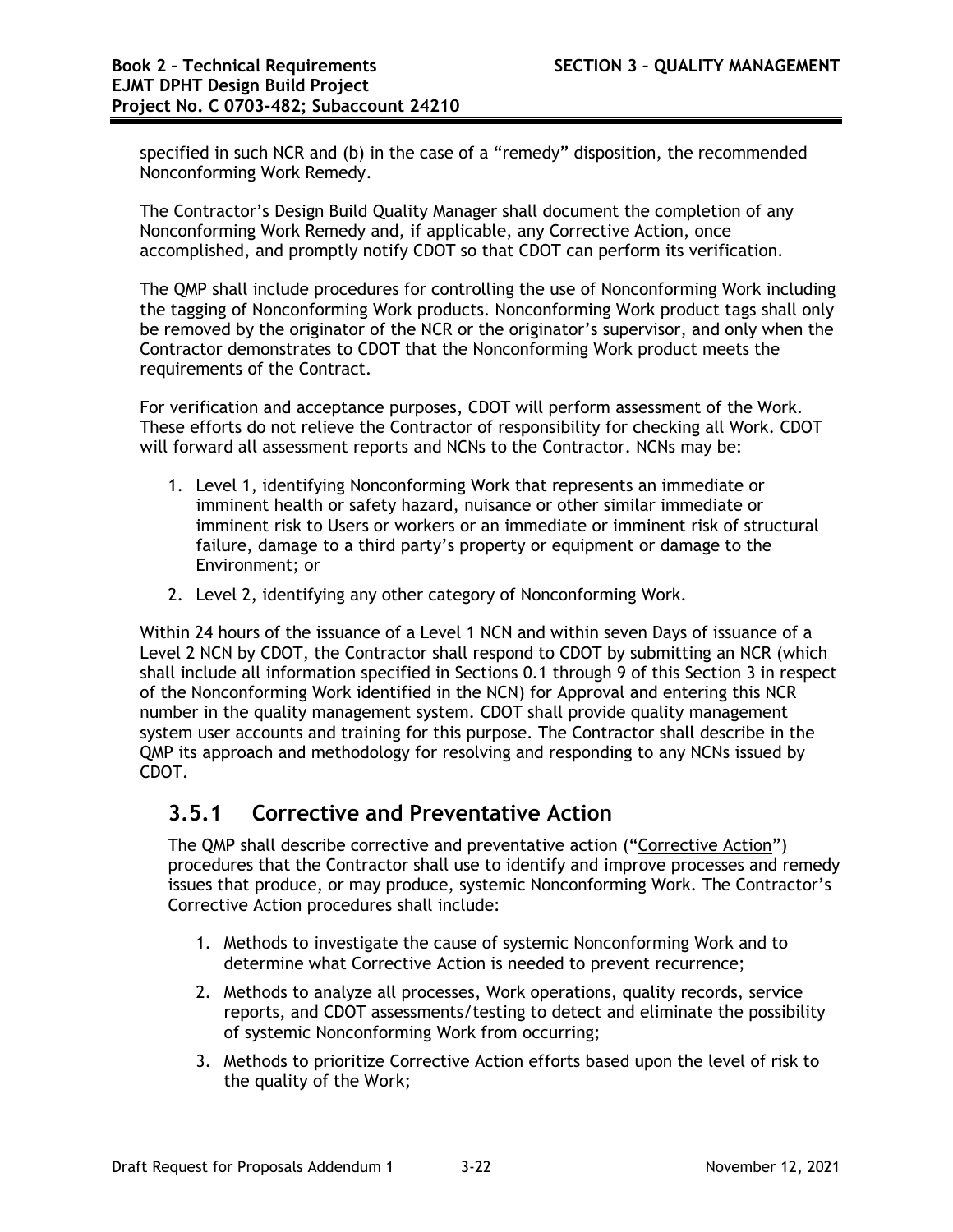- 4. Controls to ensure that effective Corrective Action is taken when the need is identified; and
- 5. Methods to implement and record changes in procedures resulting from any Corrective Action.

If systemic Nonconforming Work is identified by the Contractor or identified by CDOT by the issuance of a corrective action request (CAR) notice to the Contractor, the Contractor shall submit a Corrective Action Plan to CDOT.

# **3.6 Punch List Work**

The Contractor shall develop Punch Lists and Punch List logs recording information required to demonstrate the Contractor's compliance with Section 3.6.1 and Book 1 Section 20. All Punch Lists and Punch List logs shall be completed by PC and IQC personnel. CDOT and other affected agencies shall be invited by the Contractor to attend walks of the Work to include items on Punch Lists. The Contractor shall provide all Punch Lists and Punch List logs for Approval to CDOT prior to Project Completion.

### **3.6.1 Punch List Process**

The Contractor's QMP shall include a process for the development of Punch Lists and Punch List logs, closure of Punch List items, and shall be in conformance with Book 1 Section 20. At a minimum, the Punch List Process shall include the following:

- 1. Procedure and roles in developing the Punch Lists for the project, including schedule for identifying Punch List items and CDOT involvement in the process.
- 2. Procedure to inspect, verify, and document that items on the Punch Lists have been corrected or completed, including roles of PC and IQC staff.
- 3. Upon receiving the Punch Lists and Punch List logs from the Contractor for Approval, CDOT shall have 14 Days to Approve the contents of such Punch List or dispute or reject the inclusion or omission of any item on such Punch List. In the event that CDOT determines that the Punch List is incomplete or inaccurate, the Contractor shall promptly resolve those items identified by CDOT and resubmit the Punch List and Punch List logs for CDOT Approval. This process shall continue until such time that CDOT has Approved the Punch List and Punch List logs.
- 4. Process for the Contractor to provide CDOT with regular written updates on the Punch List status.

# **3.7 Quality Assurance Oversight**

## **3.7.1 CDOT Quality Oversight**

CDOT retains the responsibility for acceptance of the Work as required in Title 23, Code of Federal Regulations, Part 637.

CDOT will periodically audit the Contractor's Quality Management activities, including conducting independent verification sampling and testing to assess the Contractor's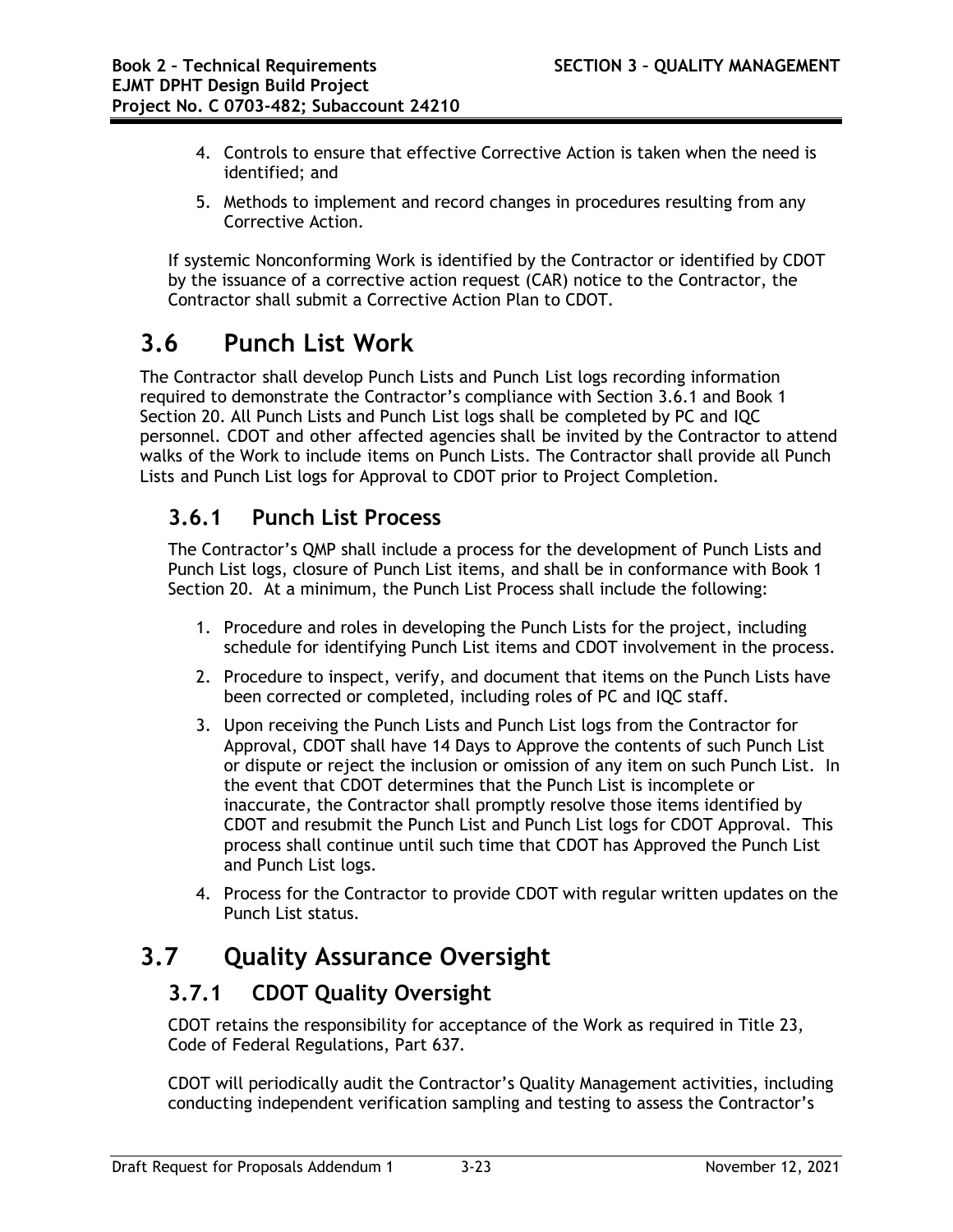compliance with the requirements of the Contract. CDOT reviews of sampled Work for Contract compliance are defined as verification reviews. The four types of CDOT verification reviews are:

- 1. Design verification reviews: CDOT will perform design verification reviews on the products of design (drawings, specifications, and other design deliverables) on an ongoing basis during the Work. The Contractor shall submit documents for design verification reviews to CDOT for Acceptance a minimum of five Working Days in advance of review meeting.
- 2. Construction verification Inspections: CDOT will perform construction verification inspections on construction activities.
- 3. Construction verification Testing: CDOT will perform sampling and Testing of materials to validate the Contractor IQC testing program. Verification Test results will be stored in the quality management system.
- 4. Process Audits: CDOT will perform process audits on the implementation of all Contractor Work activities, excluding design and construction. Such activities may include the requirements of the Contract, such as public information, transportation management, environmental compliance, safety, project management processes, and meeting the requirements of the Approved QMP.

Verification reviews will entail the collection and documentation of objective evidence to determine whether the requirements of the Contract have been met. The results of CDOT verification reviews will be recorded by CDOT and will be documented within CDOT's quality management system. Any NCNs identified by CDOT require a response within the quality management system.

CDOT will provide the Contractor access to CDOT's quality management system to review and respond to observations made during CDOT Quality Oversight activities. Contractor is required to utilize CDOT's quality management system to record all material test quality records, and to respond to CDOT generated observations. Contractor is given the option of either directly entering all IQC observations and level 1 and level 2 material test results, as described in CDOT *Field Materials Manual*, into CDOT's quality management system or providing CDOT with data collected during IQC efforts in an electronic format compatible for batch upload into CDOT's quality management system. CDOT generated observations will be identified either as conforming or nonconforming to related requirements of the Contract. CDOT observations will be presented to Contractor through CDOT Quality Oversight Verification Reports. A construction Nonconformance Report will be closed by CDOT upon the verification of a resolution of the issue Approved by CDOT.

# **3.7.2 CDOT Owner Verification Testing**

CDOT will perform periodic verification tests to ensure that the Contractor's materials meet the requirements of the Contract. CDOT will enter verification test results in the quality management system. CDOT will perform a statistical analysis to ensure that the Contractor's IQC test results correlate statistically with CDOT verification test results and meet the requirements of the Contract. If CDOT determines that the compared test results do not correlate, CDOT will follow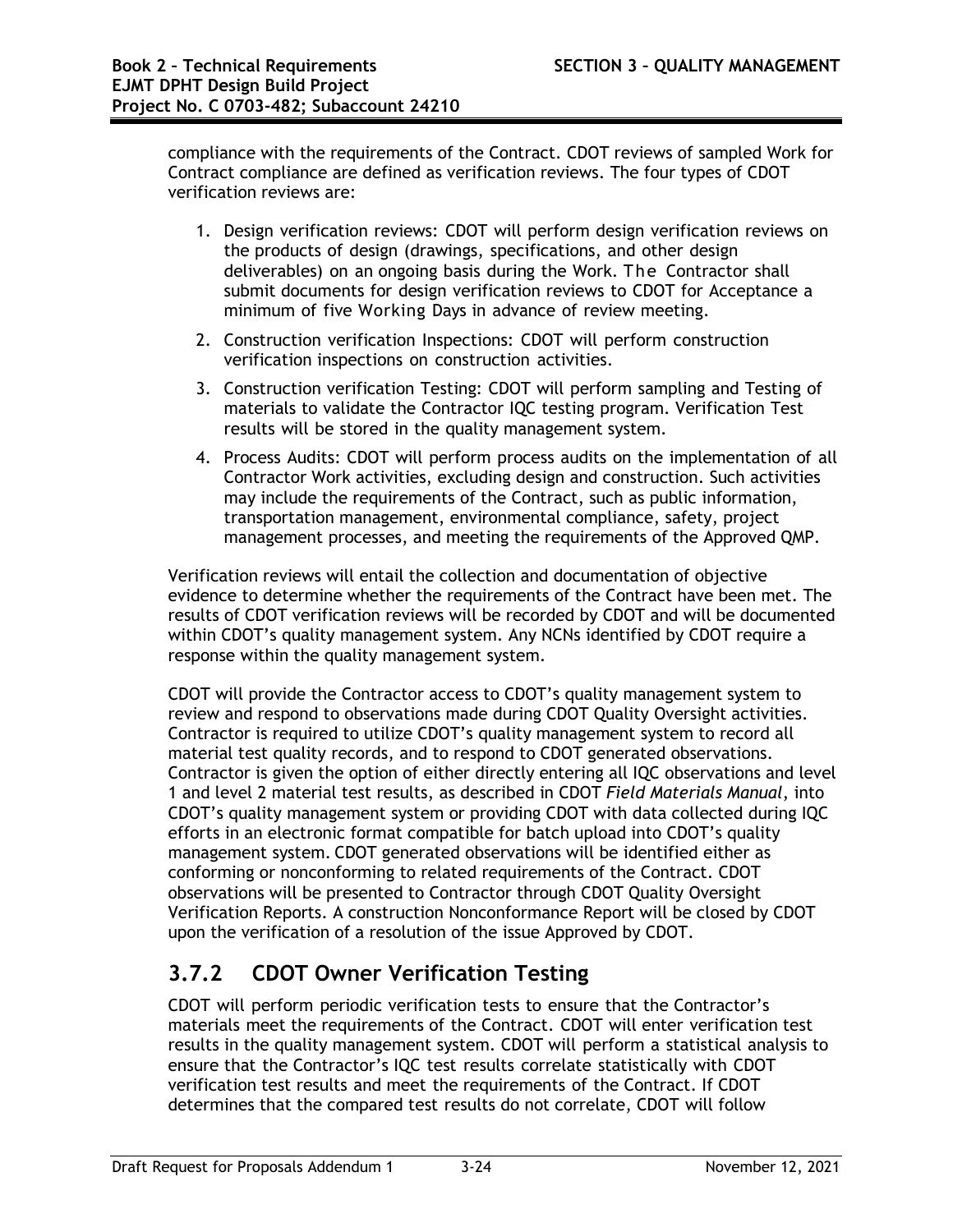procedures outlined in CDOT *Field Materials Manual* for Non-Validation and Status of Material Quality.

### **3.7.3 Independent Assurance**

CDOT will perform Independent Assurance tests to ensure that:

- 1. Contractor IQC personnel are trained and certified and demonstrate that they understand the test procedures they are performing;
- 2. CDOT verification personnel are trained and certified and demonstrate that they understand the test procedures they are performing;
- 3. The test equipment used by the Contractor IQC personnel, and CDOT verification personnel, is calibrated; and
- 4. Split sample test results correlate.

Independent Assurance test results will also be used as referee tests to assess statistically significant differences, determined by CDOT in its sole discretion, between Contractor IQC tests and CDOT verification test results.

IAT will be on a system basis and not a project basis.

### **3.7.4 Governmental Authority Inspections**

Governmental Authorities shall have the right to inspect the Work, provided that the Governmental Authority has jurisdiction over the Work and as required by Law.

# **3.8 Deliverable Requirements**

### **3.8.1 Quality Management Plan**

The Contractor shall submit the Stage 1 QMP to CDOT for Approval as an NTP1 Condition. The Stage 2 QMP for all remaining Work must have CDOT's Approval as an NTP2 Condition. NTP2 will not be issued until the Stage 2 QMP has been Approved by CDOT.

### **3.8.2 Design Deliverables**

The Contractor shall submit to CDOT all RFC Documents, revisions to RFC Documents, and As-Built documents.

The Contractor shall identify on its Project Schedules when RFC Documents and As-Built documents will be submitted to CDOT. The schedule shall also reflect changes to the Work as a result of revisions to RFC Documents having been made.

The Contractor shall provide one set of electronic files of the design deliverables to CDOT. As-Built documents shall show all changes. All changes shall be noted using CADD. Hand-drawn changes are not permitted.

The design deliverables shall be delivered to CDOT indexed and clearly marked to indicate the date of issue and stage of development (e.g., RFC Documents). All design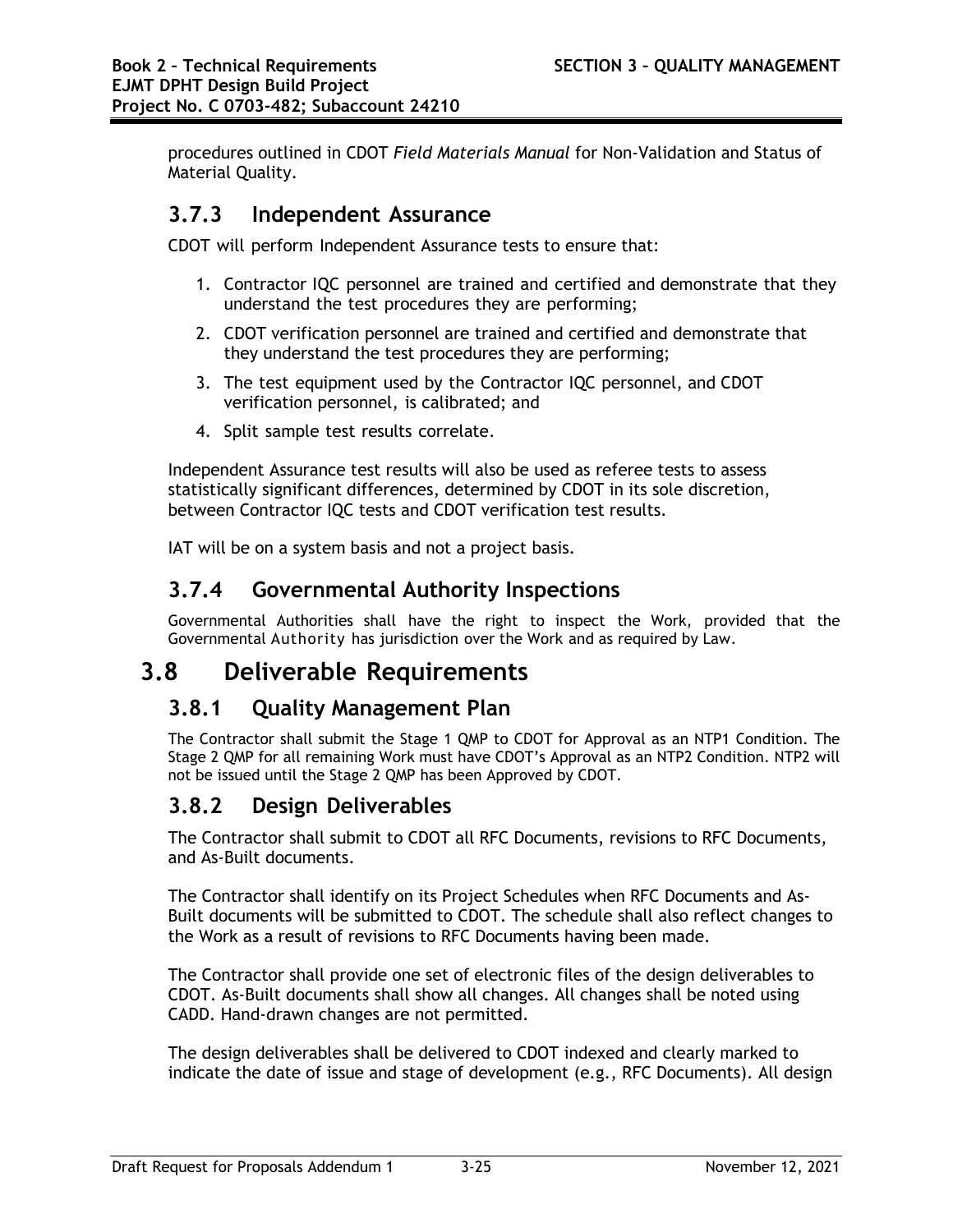deliverables shall include a title block, consistent with the standard Work drawing format established as part of the QMP, with the following information:

- 1. Date of issuance and including all prior revision dates;
- 2. Contract title and number;
- 3. The names of the Contractor, sub-consultants, subcontractors, suppliers, and manufacturers, as applicable; and
- 4. Subject identification by Contractor drawing or Contract reference.

All design deliverables shall be sealed by the Contractor's engineer consistent with Law. All design deliverables shall include a sufficient blank space, in the lower right corner, just above the title block on the drawings, and in the lower right corner of the title page of specifications and calculations, in which the Contractor's engineer may indicate the action taken, indicating his or her review and approval.

If a design deliverable requires review approval from a  $3<sup>rd</sup>$  Party, Government Authority or permitting authority, the Contractor shall obtain such approval pursuant to the Contract.

Specifications or CDOT Standard Special Provisions applicable to a design deliverable shall be submitted with the design deliverable.

When calculations accompany drawings in a submittal, the body of the calculations shall contain cross-references to the individual drawing to which the pages of the calculations pertain. Calculations required shall demonstrate conformance with the requirements of the Contract.

The CADD drawings and associated documents shall be organized in a logical manner, have a uniform and consistent appearance, and clearly depict the intent of the design and construction. In addition:

- 1. The software requirements for all submitted design deliverables shall be InRoads/MicroStation, in accordance with the current CDOT standards in effect. Project files shall be organized and submitted in accordance with CDOT's ProjectWise format.
- 2. The Contractor shall prepare As-Builts for the Work that shall include, but not be limited to, the following:
	- a. Title sheet;
	- b. Index;
	- c. Standard Plan List;
	- d. Roadway design data, as necessary;
	- e. General notes;
	- f. Pavement details, as necessary;
	- g. Drainage details, as necessary;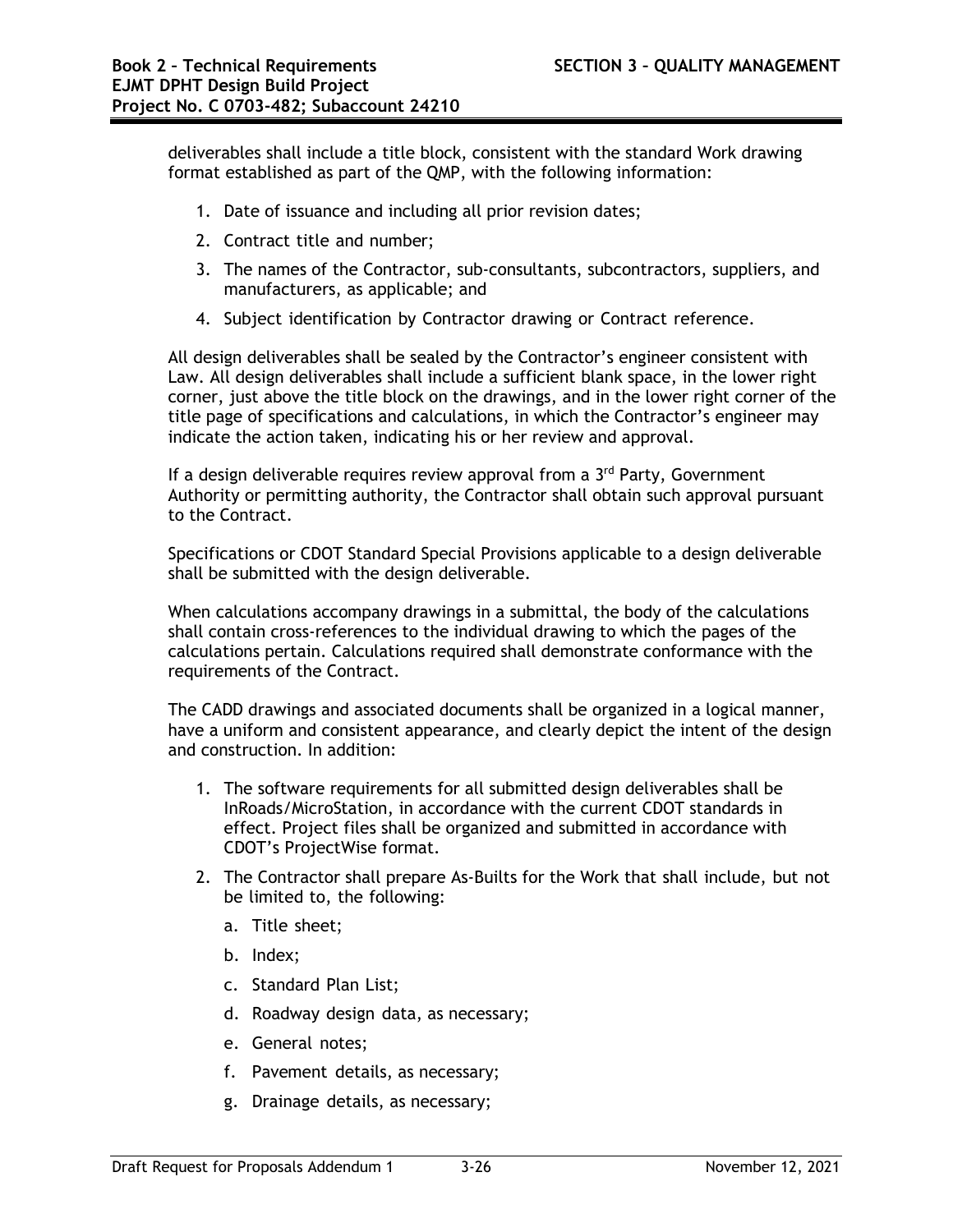- h. Structural plans and details;
- i. Electrical plans and details;
- j. Domestic Water Supply piping plans and details;
- k. Geotechnical plans, as necessary;
- l. Environmental mitigation, as necessary;
- m. Permanent signing plans, as necessary;
- n. Aesthetic elements;
- o. Tunnel typical sections;
- p. Tunnel geometric layout plans;
- q. Tunnel plan;
- r. Tunnel profile, as necessary;
- s. Detour construction and phasing plans, as necessary;
- t. Detour construction and phasing profiles, as necessary;
- u. Pavement plans, as necessary;
- v. Drainage plan, as necessary;
- w. Drainage profiles, as necessary;
- x. Pavement marking plans, as necessary;
- y. Utility plans, as necessary;
- z. Right-of-Way plans, for Contractor acquisitions, as necessary;
- aa. Right-of-Way monumentation plans, as necessary;
- bb.ITS, plans, as necessary;
- cc. ITS/SCADA Communication Network plans, as necessary;
- dd. Landscape/seeding plans, as necessary;
- ee. Grading plans, as necessary;
- ff. Lighting plans, as necessary;
- gg. Generator plans and details;
- hh. Water Treatment Plant plans and details;
- ii. Roadway cross sections, as necessary;
- jj. Estimated material quantities;
- kk. Other details, as needed; and
- ll. Specifications
- 3. The Contractor shall provide one set each of electronic files of Utility As-Built documents to CDOT and to the respective Utility Owner for Utility Work constructed by the Contractor, within 90 Calendar Days after the Utility Owner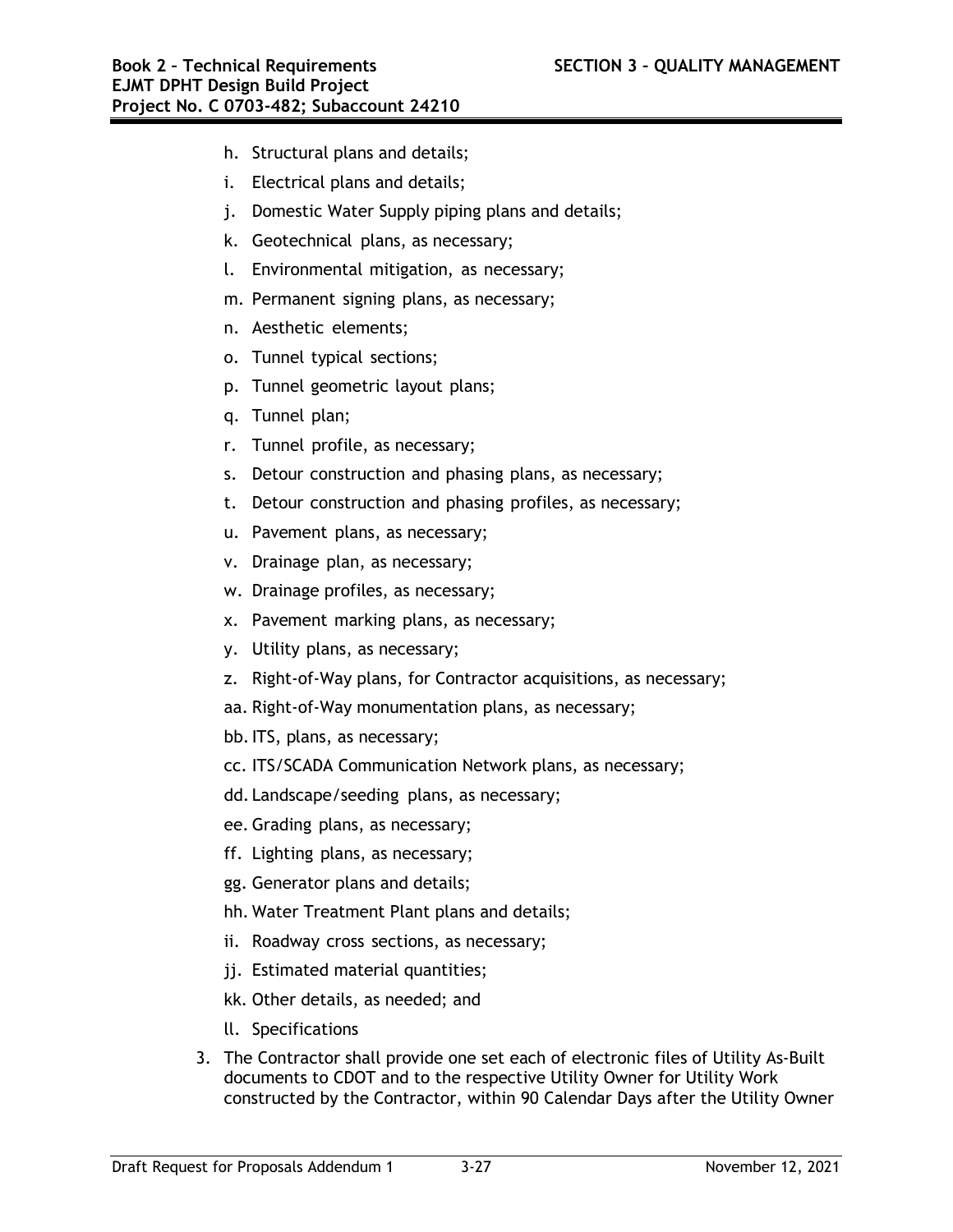has accepted the Utility Work, as applicable. These electronic deliverables shall conform to those requirements set forth in the Contract for CADD requirements, except as modified by the specific requirements of the individual Utility Owners. The Utility As-Built documents shall show locations of existing Utilities, structures, trees, streets, and existing highway ROW limits. Additionally, the Contractor shall obtain from each Utility Owner performing its own Utility Relocations Utility As-Built documents for such Utility Relocations showing the foregoing information, and shall deliver one set of electronic files of such documents to CDOT. The Contractor shall show this information on the As-Built documents. All As-Built documents electronic files shall be submitted in MicroStation and \*.pdf format, or other formats as accepted by the Utility Owner;

- 4. CADD files shall be in accordance with the appropriate CDOT standards. All CADD files shall be documented in a tabular format describing the path, file name, and description.
- 5. The structure of the reference drawings, Contract Drawings, and CADD files are recommended as a guideline for file setup.

## **3.8.3 Document and Data Approval**

The Contractor shall ensure that all deliverables include a signed and dated certification by the originator of the deliverables and that the deliverable is complete and meets the requirements of the Contract.

# **3.8.4 Document and Data Changes**

The Contractor shall ensure that any changes to deliverables provided to CDOT as revised are in a format that can enable changes to be readily apparent and trackable (e.g., documents use the redline/strikeout method).

## **3.8.5 Product Data**

The Contractor shall submit to CDOT for Acceptance one electronic copy of all manufacturers' warranties, guarantees, instruction sheets, parts lists, and other product data within 20 Working Days after installation of the items to which they relate, and in any event prior to Project Completion. The Contractor shall ensure that the product data cited in this Section is organized and indexed in a manner that allows easy retrieval of information. The Contractor shall maintain proper records of product data.

# **3.9 Deliverables**

At a minimum, the Contractor shall submit the following to CDOT for Review, Approval, or Acceptance: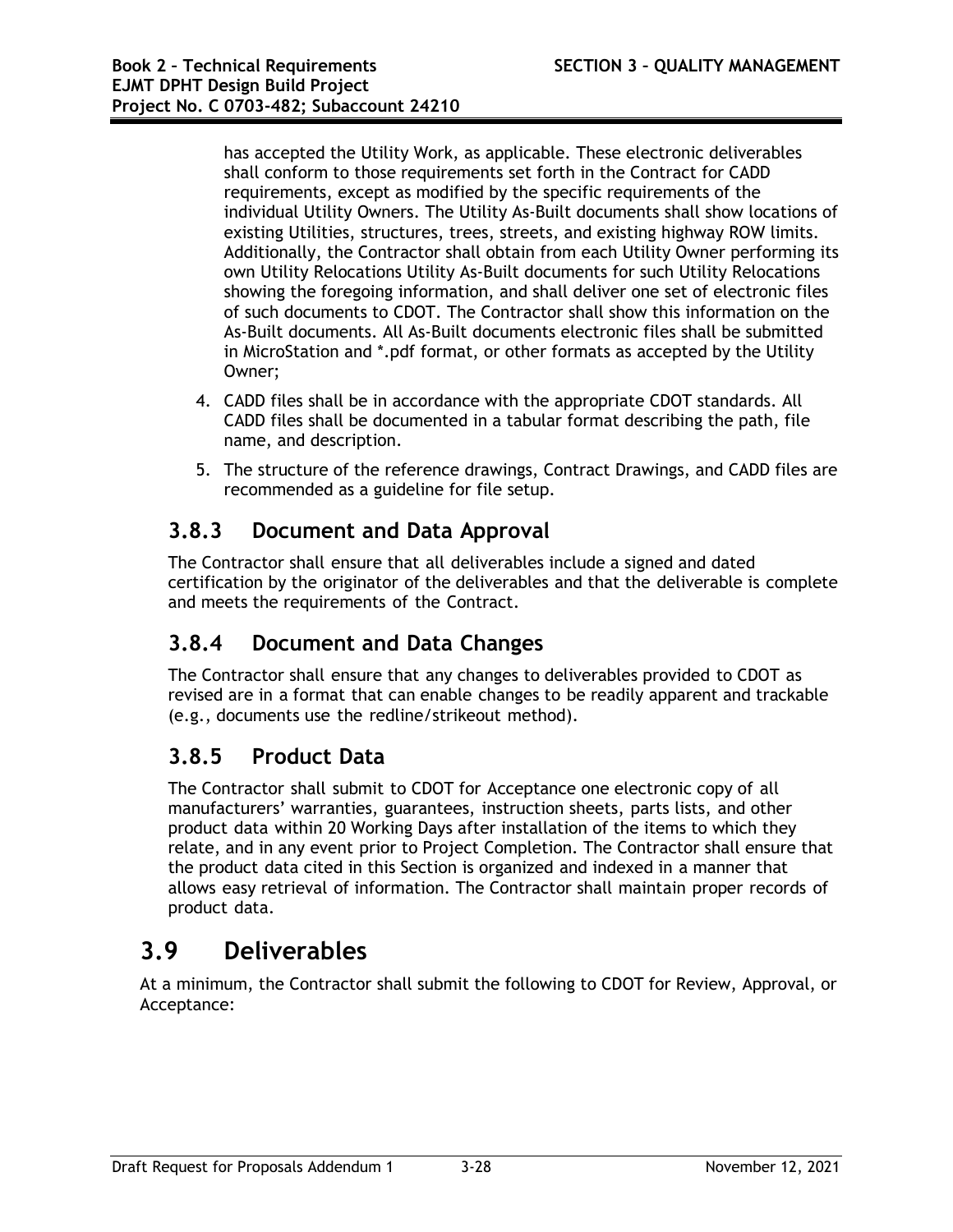| <b>Deliverable</b>                                                                                                               | Review,<br>Acceptance, or<br>Approval | <b>Schedule</b>                                                                                                                                             |
|----------------------------------------------------------------------------------------------------------------------------------|---------------------------------------|-------------------------------------------------------------------------------------------------------------------------------------------------------------|
| <b>Quality Management Plan</b>                                                                                                   | Approval                              | For design related Work, prior to<br>issuance of NTP1. The entire QMP<br>for all remaining Work on the<br>Project must have CDOT's<br>Approval before NTP2. |
| <b>Quality Management Plan</b><br><b>Revisions</b>                                                                               | Approval                              | Prior to release                                                                                                                                            |
| Evidence of ASQ certification of<br><b>IQCM and CPCM</b>                                                                         | Information                           | Prior to the issuance of NTP2                                                                                                                               |
| <b>Task Force Meeting Minutes</b>                                                                                                | Acceptance                            | 5 Working Days after meeting                                                                                                                                |
| Other Meeting Minutes (as defined<br>in QMP)                                                                                     | Acceptance                            | 5 Working Days after meeting                                                                                                                                |
| Design Progress Meeting Minutes                                                                                                  | Acceptance                            | 5 Working Days after meeting                                                                                                                                |
| Preliminary (30% level) plan<br>package                                                                                          | Acceptance                            | As defined in Contract Schedule                                                                                                                             |
| Final (100% level) plan package                                                                                                  | Acceptance                            | As defined in Contract Schedule                                                                                                                             |
| <b>Released for Construction</b><br>Documents                                                                                    | Acceptance                            | As defined in Contract Schedule                                                                                                                             |
| Revisions to Released for<br><b>Construction Documents</b>                                                                       | Acceptance                            | As defined in the Contract<br>Schedule                                                                                                                      |
| <b>As-Built Documents</b>                                                                                                        | Acceptance                            | As defined in the Contract<br>Schedule                                                                                                                      |
| Electronic copies of all<br>manufacturers' warranties,<br>guarantees, instruction sheets,<br>parts lists, and other product data | Acceptance                            | Within 20 days of installation of<br>the items to which they relate                                                                                         |
| <b>COC/CTR Record</b>                                                                                                            | Acceptance                            | Prior to Final Acceptance                                                                                                                                   |
| <b>Final Materials Documentation</b>                                                                                             | Acceptance                            | Prior to Final Acceptance                                                                                                                                   |
| Quality Manager reports the status<br>of the Work's quality                                                                      | Information                           | Monthly                                                                                                                                                     |
| IQC test measurements and test<br>results                                                                                        | Information                           | Within 24 hours following<br>inspection or test completion                                                                                                  |